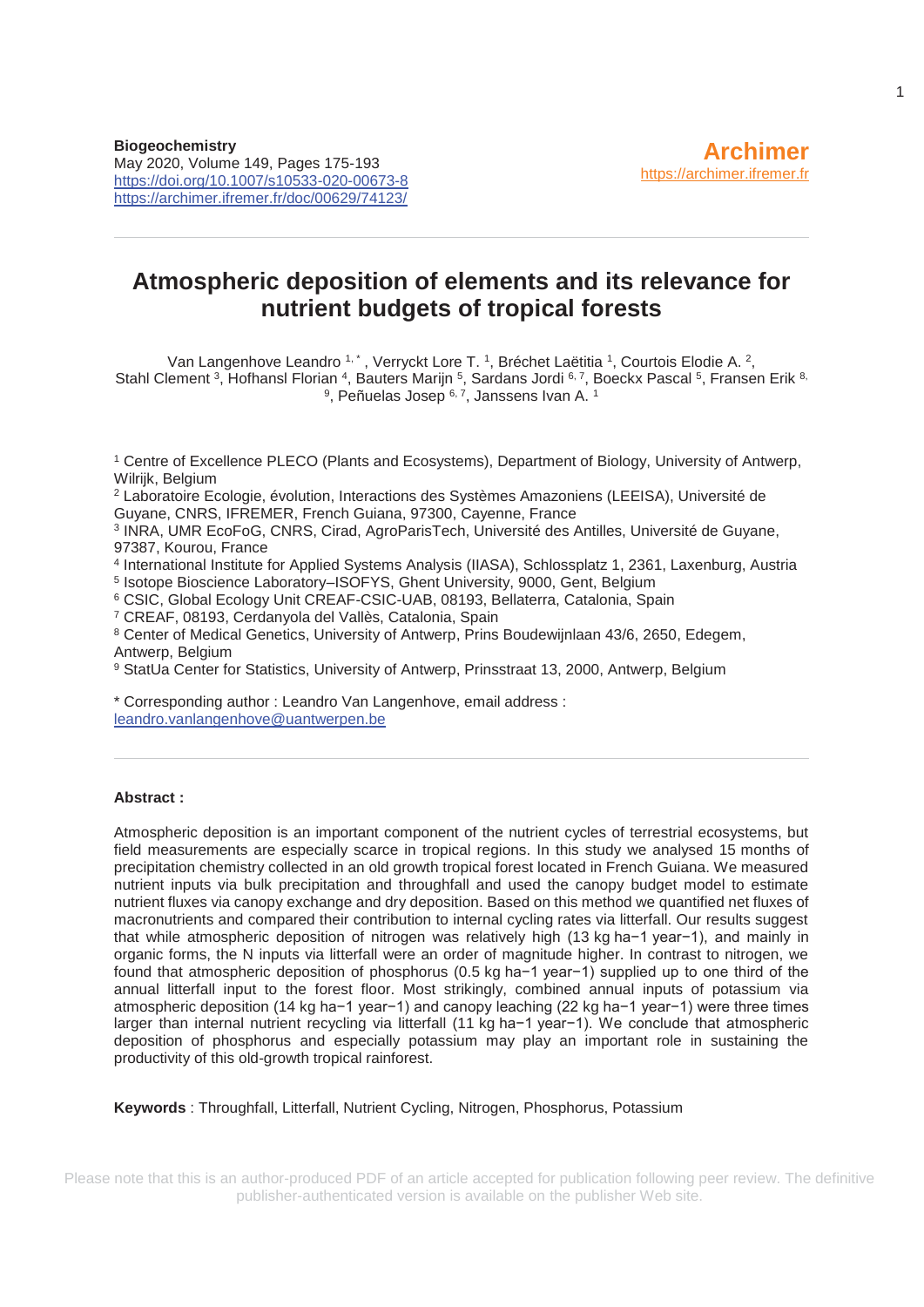# 18 Introduction

19 Tropical forests are of major significance to the global carbon budget as they account for 70% 20 of the global gross forest carbon sink and about 55% of the global forest carbon pool is stored 21 in tropical forests (Pan et al. 2011). In order to sustain the high productivity and carbon sink-22 strength of tropical forests, nutrient inputs are needed to compensate for the continuous 23 nutrient losses by biomass removal, leaching, erosion, or denitrification (Vitousek 1984; 24 Wieder et al. 2015). Three main natural pathways add nutrients to ecosystems, namely 25 mineral weathering, Nitrogen (N) fixation (only for N) and atmospheric deposition. Over short 26 timescales, weathering rates are thought to be slow in lowland tropical forests (Porder et al. 27 2005) as they are typically characterized by already highly weathered soils and little altitudinal 28 variation, which leads to slow rates of soil rejuvenation through erosion (Baillie 1996; Vitousek 29 et al. 2010; Walker and Syers 1976). In mature lowland tropical forests the input of external N 30 through free-living (soil, leaf litter) or symbiotic N fixation is highly variable and both high and 31 low rates have been reported (Reed et al. 2007; Reed et al. 2011; Sullivan et al. 2014; Taylor 32 et al. 2019; Van Langenhove et al. 2019; Wurzburger et al. 2012). Possibly, atmospheric 33 deposition represents an important external nutrient input for these tropical forests where 34 other external inputs, such as rock weathering (Houlton et al. 2018) or N fixation, are low 35 (Pacyna 2008) and could therefore be a key component of their nutrient budget (Hofhansl et 36 al. 2012). Unfortunately, there is a particular gap in atmospheric deposition data from tropical 37 forests (Jia et al. 2016; Vet et al. 2014) and the projected rise in atmospheric deposition of 38 nutrients, such as N and phosphorus (P) mainly due to anthropogenic activities, in tropical 39 regions highlights the need for empirical studies on this topic (Galloway et al. 2004; Wang et 40 al. 2017).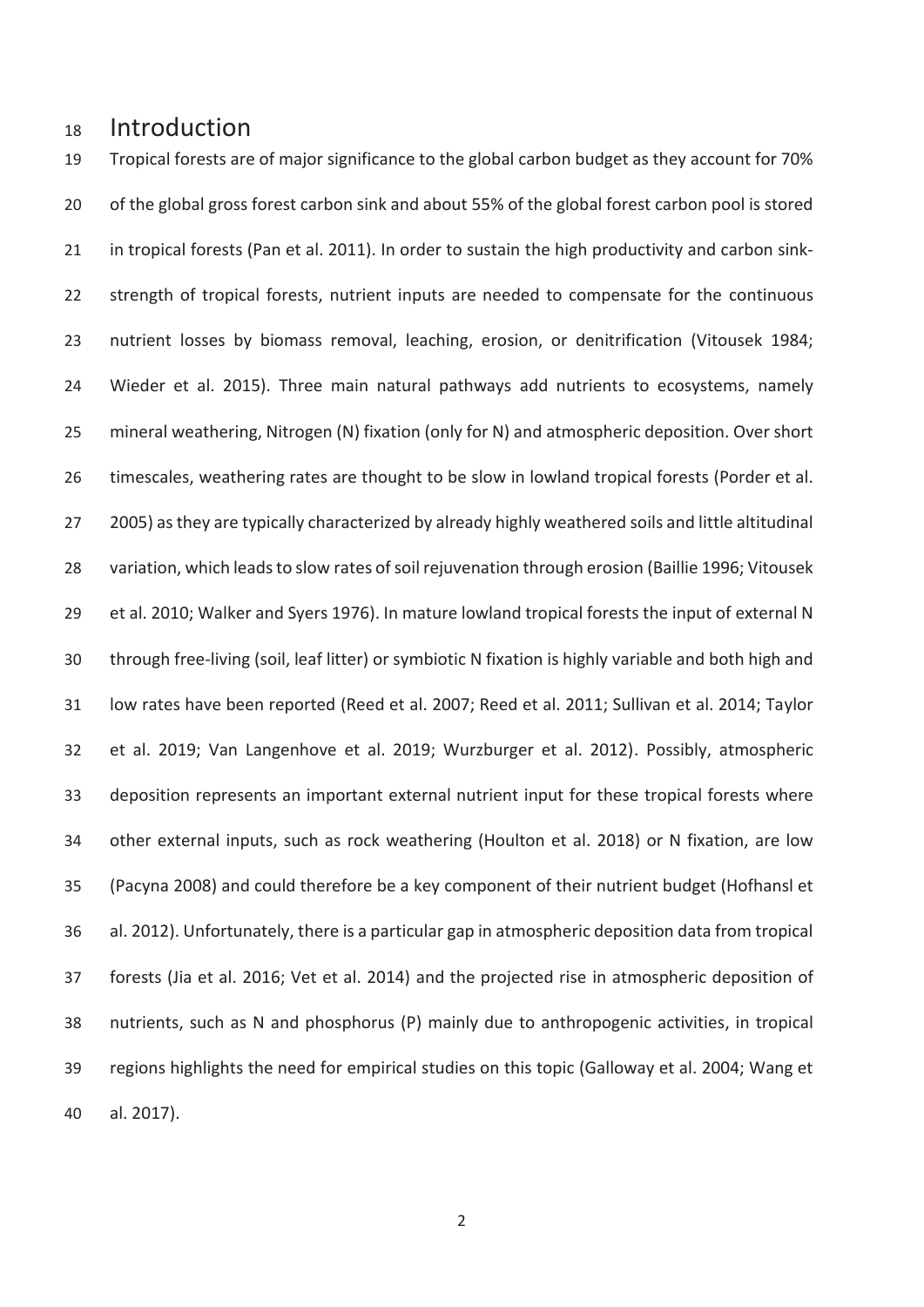41 Since the 1960s, the most common method to quantify atmospheric deposition to ecosystems 42 is capturing and chemically analysing bulk precipitation, revealing the composition of the 43 precipitation (Hofhansl et al. 2011; Whitehead and Feth 1964). Various sources contribute to 44 atmospheric gases and particles, including natural (e.g. sea spray and soil dust) and 45 anthropogenic (e.g. fossil fuel combustion, biomass burning, agriculture and fertilizer 46 production) emission sources (Deusdará et al. 2016). Gases and aerosols form cloud 47 condensation nuclei or are scavenged by raindrops (Hobbs 2000). It is important to identify 48 the chemical composition of bulk precipitation and the sources of elements in rainwater to 49 understand the regional dispersion of nutrient input and its potential impacts on ecosystem 50 functioning (Mphepya et al. 2004; Xiao et al. 2013).

51 Besides atmospheric nutrient inputs into the ecosystem, nutrients are recycled via production 52 and decomposition of dead plant material and through dissolution of elements in throughfall 53 (TF) and stemflow. The contribution of root turnover and decay to internal nutrient cycling 54 remains poorly understood in terrestrial ecosystems in general (See et al. 2019), but the 55 annual input of aboveground litterfall has been well characterised in a variety of tropical 56 forests (Chave et al. 2010) as it represents a major pathway for nutrient input (e.g. N, P and 57 sulphur (S)) to the forest floor. However, litterfall does not represent an external nutrient 58 input to the ecosystem, but rather represents an internal recycling of nutrients, in contrast to 59 nutrients released through weathering or brought in via atmospheric deposition. Throughfall, 60 defined as the precipitation that falls through a forest canopy or comes in contact with the 61 canopy and falls to the forest floor (Bales et al. 2011), represents a combination of 62 atmospheric deposition of nutrients and internal recycling processes. Three pathways 63 combine to form throughfall (Ulrich 1983): (I) passage of incident precipitation (bulk 64 precipitation) through the canopy, (II) wash-off of dry deposited materials (dry deposition),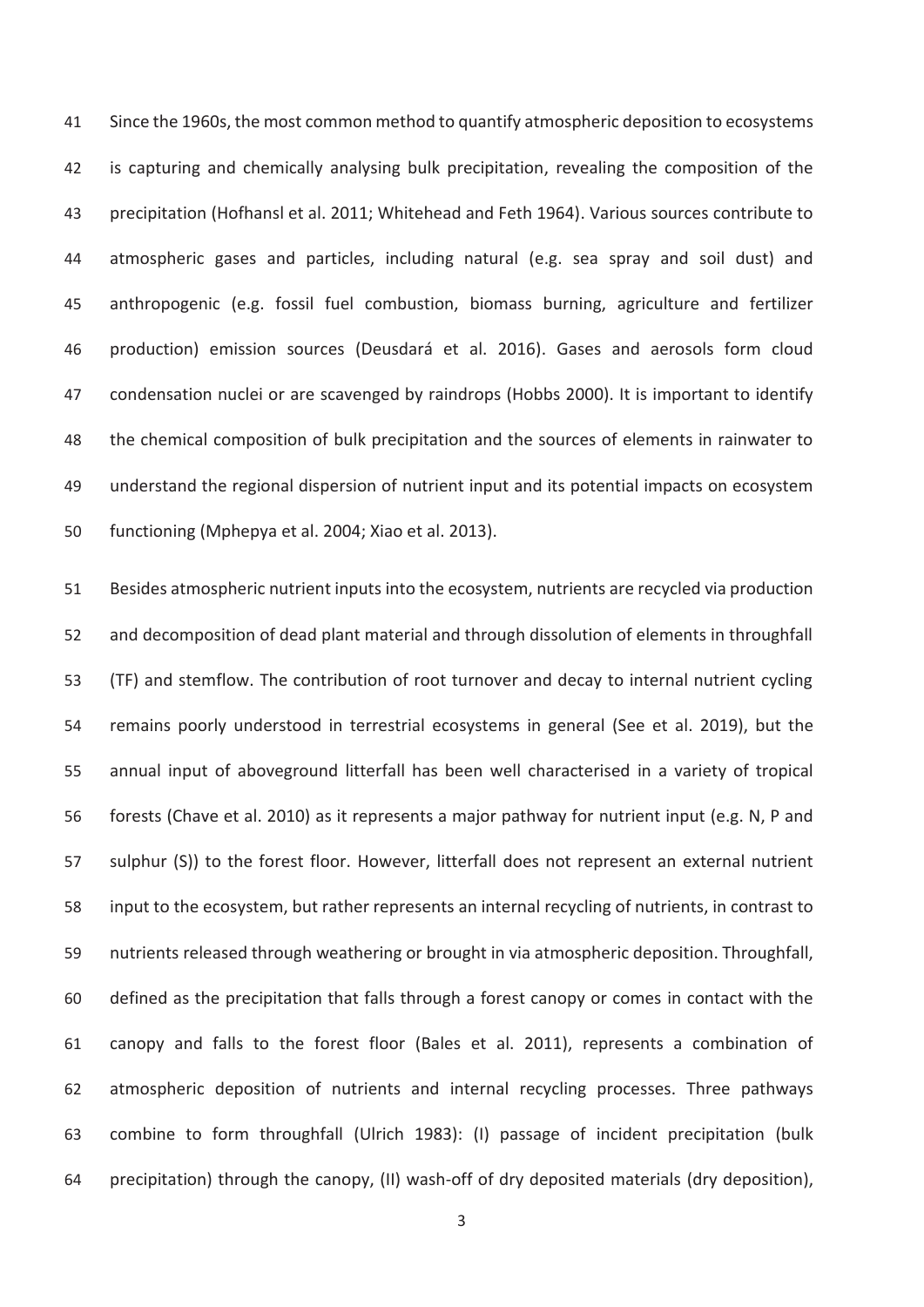65 such as particles and adsorbed gases, and (III) bi-directional solute exchange between 66 intercepted rainfall and canopy surfaces like foliage, woody parts, epiphytes and 67 microorganisms (canopy exchange). Net throughfall is thus affected by bulk precipitation, dry 68 deposition and canopy exchange. Separating the contribution of dry deposition from canopy 69 exchange in throughfall has been an ongoing concern for several decades (Staelens et al. 70 2008), but is commonly calculated via the canopy budget model (Bredemeier 1988; Draaijers 71 et al. 1996; Ulrich 1983). This model distinguishes between internal and external input sources 72 to ecosystems using the so-called 'filtering approach' based on a tracer ion (Ulrich 1983) and 73 by estimating ion exchange processes occurring within the forest canopy (Draaijers et al. 74 1996).

75 Although the past two decades have seen an increase in research linking patterns of rainfall 76 and plant productivity in lowland tropical forests (Taylor et al. 2017) there is still a lack of 77 studies on atmospheric deposition in areas of high precipitation and temperature (Jia et al. 78 2016). Throughfall measurements from South American tropical forests are especially rare 79 (Bauters et al. 2019) and Vet et al. (2014) revealed that long-term measurements are even 80 rarer, with only a handful of studies reporting rainfall chemistry for periods of one year or 81 longer in the neotropics (excluding Central America).

82 Here, we present the results of a study spanning 15 months and report on annual fluxes of 83 bulk deposition and throughfall in a tropical forest in French Guiana. We compared the input 84 of external nutrients by bulk deposition to the internal recycling by litterfall and throughfall. 85 For elements such as phosphorus (P) and potassium (K), that have often been reported to be 86 limiting in tropical rain forests (Sardans and Peñuelas 2015; Turner et al. 2018; Wright et al. 87 2011), we expected a relatively large amount of bulk deposition compared to the litterfall and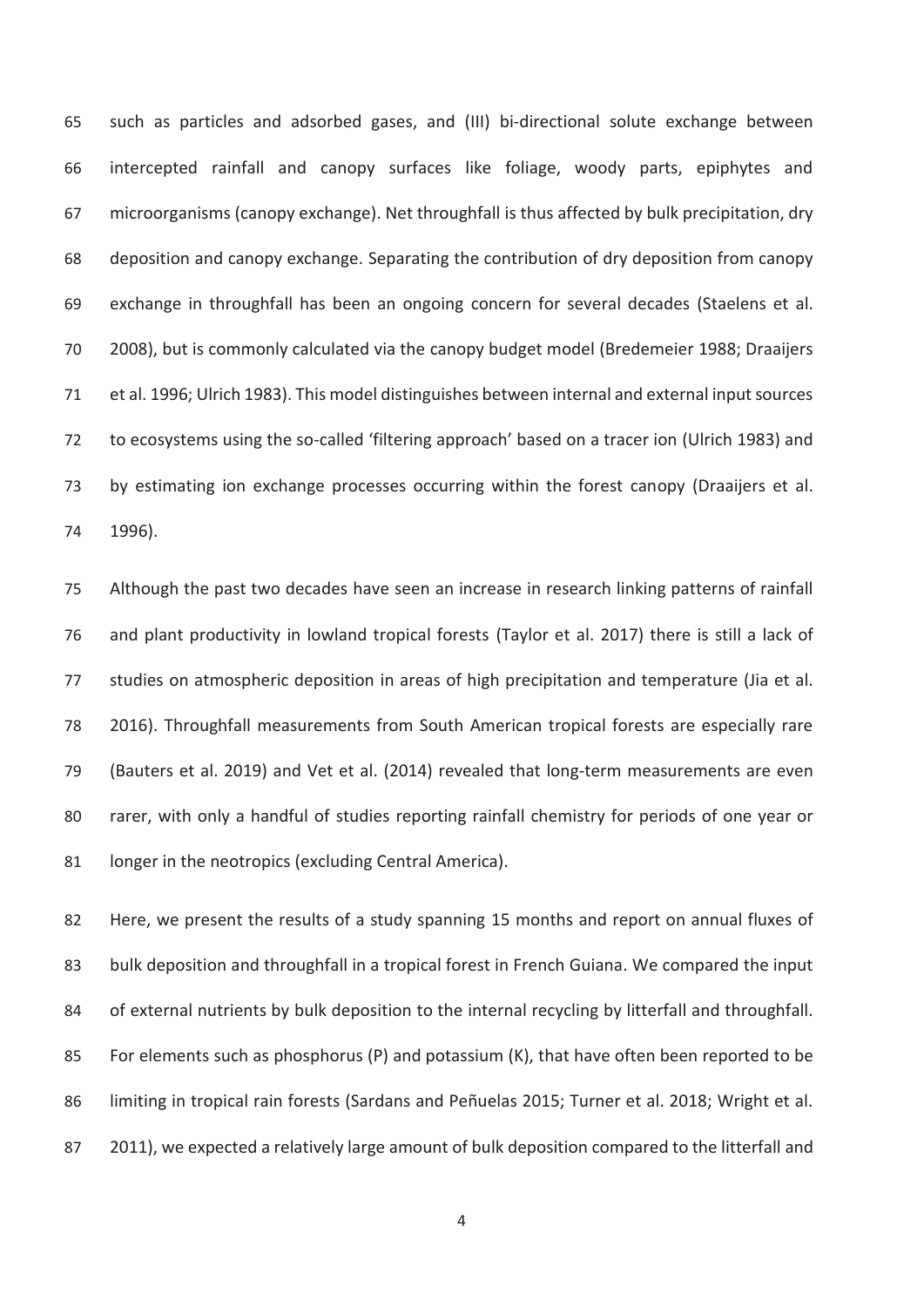88 throughfall P and K. Specifically, we aimed to (I) quantify the annual deposition of elements 89 by bulk precipitation, (II) assess to what degree the canopy altered these fluxes, and (III) 90 compare the external nutrient input to the nutrients cycling via litter fall.

# 91 Materials and Methods

## 92 Site description

93 The study was conducted at the Paracou research station (5°15'N, 52°55'W), 15 km from the 94 coast and about 40 km West from the nearest city, Kourou, in French Guiana. Annual rainfall 95 (2004 - 2015) averaged 3100  $\pm$  70 mm yr<sup>-1</sup> and annual air temperature 25.7  $\pm$  0.1 °C (Aguilos 96 et al. 2019). The tropical wet climate is highly seasonal due to the north/south movement of 97 the Inter-Tropical Convergence Zone, which brings heavy rains from December to July and a 98 very dry period from August to November (less than 100 mm precipitation per month). The 99 vegetation is highly diverse, with between 150 and 200 species ha<sup>-1</sup> for trees with diameter at 100 breast height > 10 cm. The most represented plant families occurring at the study site are the 101 Lecythidaceae, Fabaceae, Sapotaceae and Chrysobalanaceae (Gourlet-Fleury et al. 2004). Soils 102 in Paracou are mostly acrisols (FAO 1998) developed over a Precambrian metamorphic 103 formation called the Bonidoro series. It is characterized by schists and sandstones and locally 104 crossed by veins of pegmatite, aplite and quartz (Epron et al. 2006). The landscape is 105 undulating with maximum slopes of approximately 15°. The elevation difference between hill 106 summits and valleys is 20 - 50 m over horizontal distances of 200 - 400 m.

## 107 Experimental setup

108 Bulk and Throughfall precipitation

109 Precipitation collectors were made of polyvinyl chloride (PVC) funnels (202 mm diameter, area 110 = 320.47 cm²) attached to an opaque PVC plastic tube (diameter 15 mm) inserted into a 5 L 111 polyethylene (PE) plastic bottle. Bottles were covered with aluminium foil, inserted into a 0.5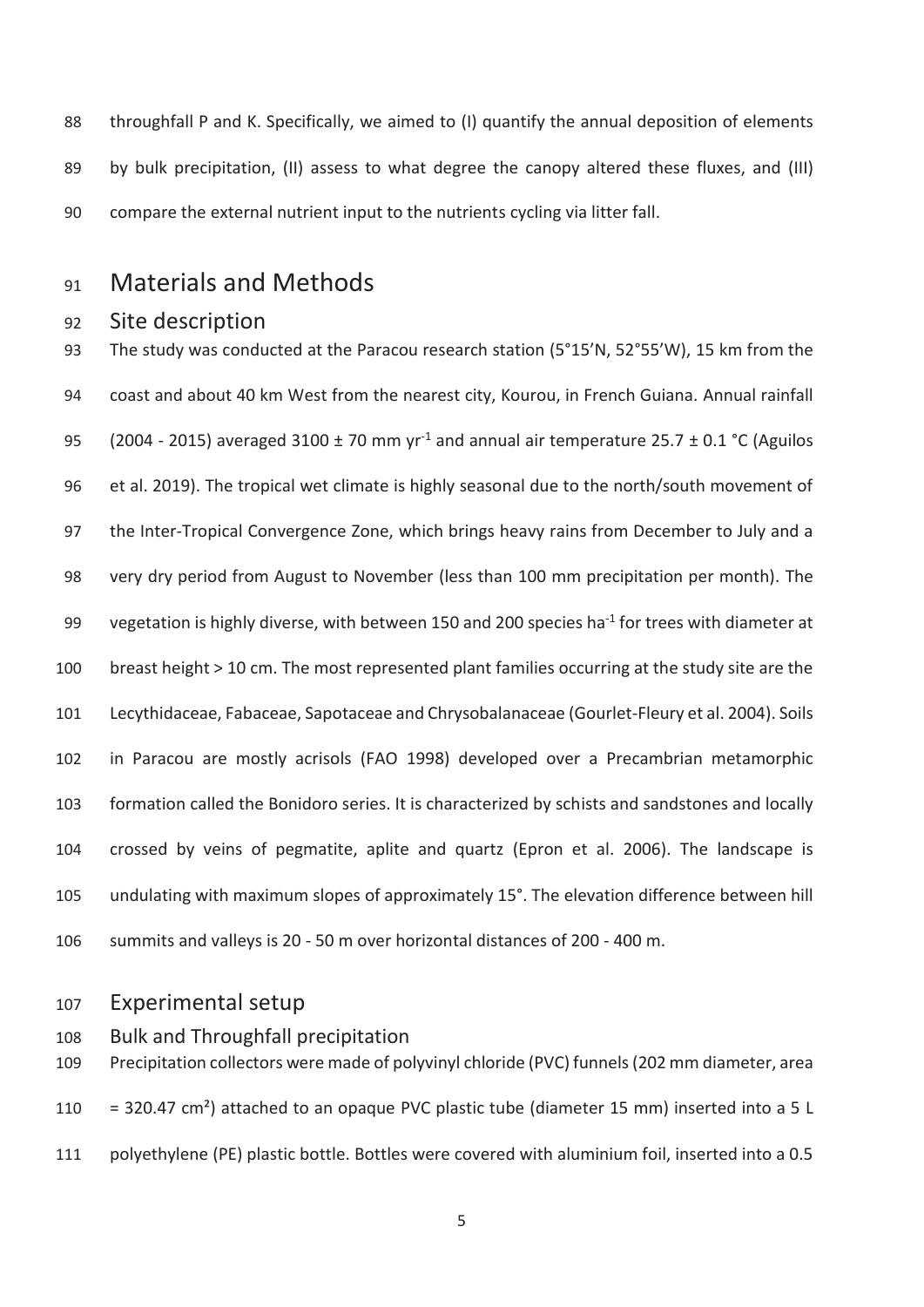112 m deep pit and, for the bulk precipitation collectors only, a wooden lid covered with 113 aluminium foil was installed over each pit to limit solar heating. A small hole was drilled into 114 the lid to allow the plastic tube passing through. For the bulk precipitation, three blocks of 115 eight collectors each were set up in a forest clearing nearby the Paracou research station. 116 Between-block distances were approximately 20 m. For the throughfall, three blocks of eight 117 collectors each were set up underneath the forest canopy within a 300 m radius of the Paracou 118 flux tower (Bonal et al. 2008). For both bulk precipitation and throughfall, the eight collectors 119 within a block were spaced 1.5 - 2 m apart in two rows of four collectors.

120 Collectors were installed mid-august 2016 and, starting on September 2<sup>nd</sup> 2016, sampling was 121 carried out every two weeks and both bulk precipitation and throughfall collectors were 122 sampled on the same day. To avoid collectors overflowing during periods of heavy rains 123 (December 2016 - February 2017 and April 2017 - June 2017), collectors were sampled more 124 frequently and the time between sampling was reduced to one week. Because of extremely 125 heavy rainfall in May 2017, we reduced the time between sampling to three days for two 126 sampling events. At each sampling event, the total precipitation collected in each bulk 127 precipitation and throughfall collector bottle was measured and recorded in the field with a 128 graduated cylinder (accuracy 5 mL when volume in bottle exceeded 1 L and 1 mL accuracy 129 when volume in bottle was below 1 L). Collected water was pooled together per block and an 130 aliquot of 150 mL was subsampled. This sample was brought to the lab on the same day the 131 sampling was carried out and immediately frozen at -20 °C.

## 132 Littertraps

133 Litter collectors were made of 40 x 70 cm (area = 0,28 m<sup>2</sup>) polypropylene (PP) plastic nets 134 strung up between 1.2 and 1.5 m above the forest floor and attached to four nearby trees 135 with strings (each net corner attached to one tree). We used a bubble leveller to make sure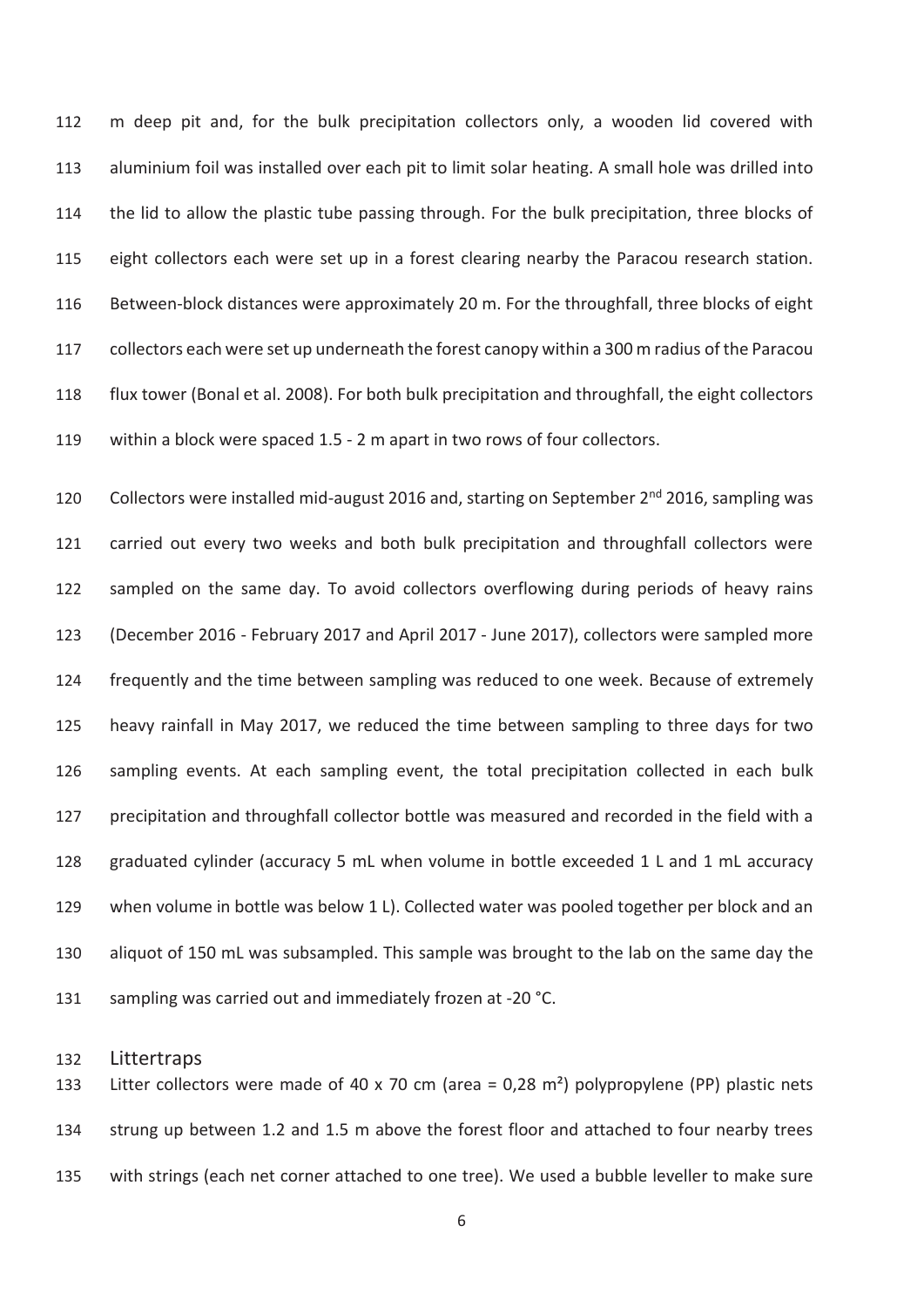136 each net surface was level. We installed twelve blocks of nine nets per block ( $N = 108$ ) in the 137 vicinity of the Paracou flux tower, in the same locations as described in Courtois et al., (2018). 138 Traps within a block were spaced 15 m apart in a circular pattern with one littertrap in the 139 centre. Nets were emptied every three weeks, with the exception of August and September 140 when they were emptied every two weeks because of expected higher litterfall at the onset 141 of the dry season (Chave et al. 2010). Each time the nets were emptied the contents of each 142 littertrap, with the exception of larger branches (length > 30 cm and / or diameter > 2 cm) that 143 were discarded, were gathered in a paper bag and brought to the lab where bags were first 144 dried at 70 °C (48 h) and then weighed. Afterwards, litter from a single block was pooled 145 together, mixed by hand during two minutes and subsampled (approximately 20 g).

## 146 Chemical analyses

147 Chemical analyses were performed at the Ecosystem Management Research Group, 148 University of Antwerp, Belgium. Samples of the bulk precipitation and throughfall were defrosted and an aliquot was filtered (0.20 μm) preceding the analysis of inorganic anions (Cl- 149 150 , NO<sub>3</sub>, SO<sub>4</sub><sup>2</sup>, HPO<sub>4</sub><sup>2</sup>) and cations (Na<sup>+</sup>, NH<sub>4</sub><sup>+</sup>, K<sup>+</sup>, Ca<sup>2+</sup>, Mg<sup>2+</sup>) by ion chromatography on an 883 151 Basic IC Plus (MetrOhm, Switzerland) with 919 IC Autosampler Plus (MetrOhm, Switzerland). 152 Nitrite ( $NO<sub>2</sub>$ ) was also measured in these samples, but concentrations were consistently 153 below 1  $\mu$ g L<sup>-1</sup> and are not discussed further. Anions were separated on a Metrosep A Supp 5 154 - 150 / 4.0 column with a Metrosep A Supp 5 guard / 4.0 protecting the separation column. 155 Cations were separated on a Metrosep C 6 - 150 / 4.0 column with a Metrosep C 4 guard / 4.0 156 protecting the separation column. All columns were produced and distributed by MetrOhm, 157 Switzerland. Data analysis was conducted with MagicIC Net software. For the determination 158 of total dissolved nitrogen (TDN) and total dissolved phosphorus (TDP) we used the Kjeldahl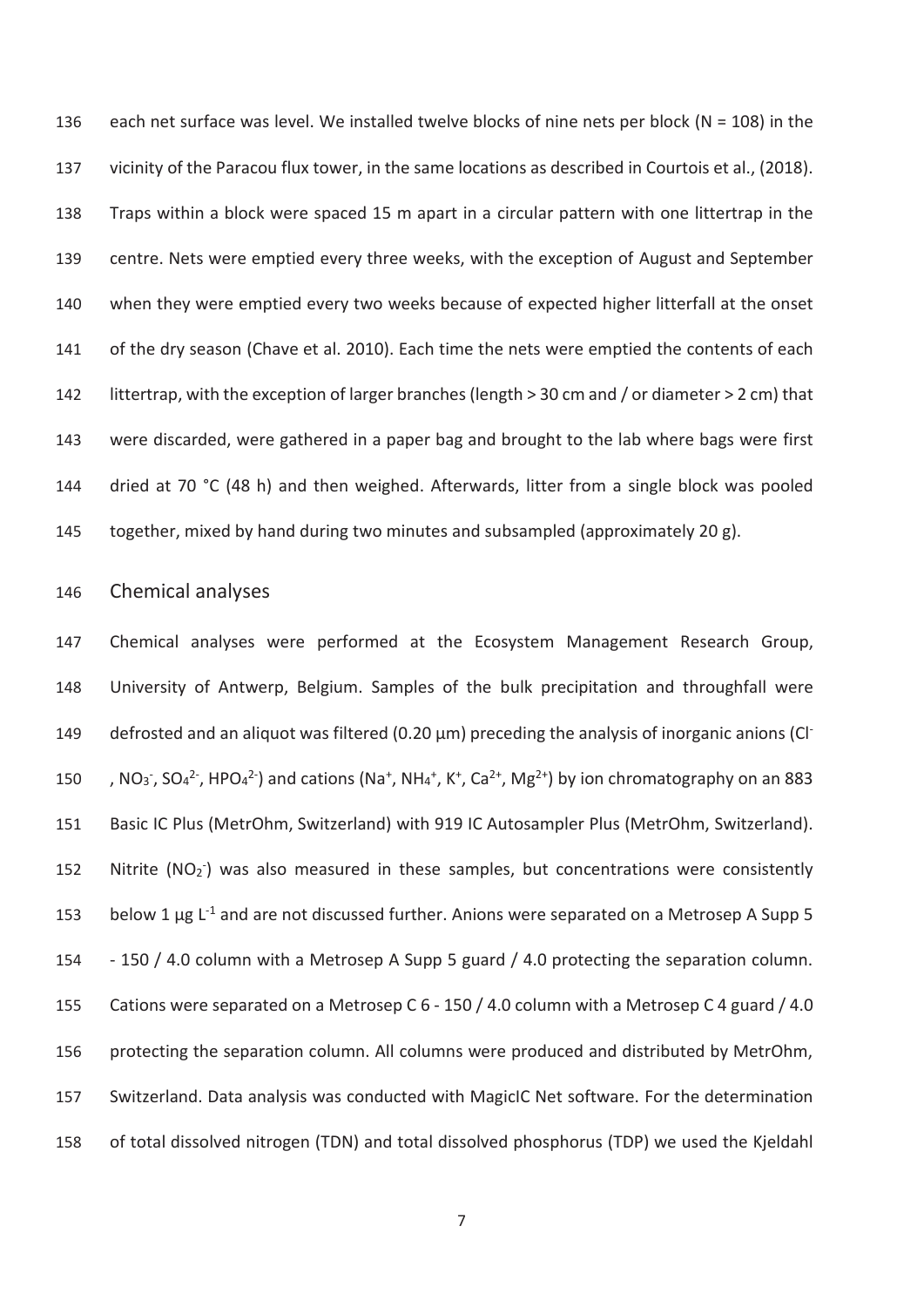159 method where samples were destructed using a mixture of potassium sulfate, sulfuric acid 160 and selenium, heated to 400 °C for 90 minutes (ISO, 1984). This converts all N and P containing 161 compounds into  $NH_4$ <sup>+</sup> and HPO<sub>4</sub><sup>2-</sup>, which are subsequently measured on a SAN++ Continuous 162 Flow Analyser (Skalar, The Netherlands). Following this, TDN is calculated by adding the 163 measured NH<sub>4</sub><sup>+</sup> from the SAN++ CFA to the NO<sub>3</sub><sup>-</sup> measured by the ion chromatography, DON 164 is calculated by subtracting the NH<sub>4</sub><sup>+</sup> measured by the ion chromatography from the NH<sub>4</sub><sup>+</sup> 165 measured by the SAN++ CFA and DOP is calculated by subtracting the HPO $_4$ <sup>2-</sup> measured by ion 166 chromatography from  $HPO<sub>4</sub><sup>2</sup>$  measured by the SAN++ CFA.

167 Dried litter samples were homogenized in a ball mill (Retsch MM2000) and aliquots (1.5 – 2 168 mg) were weighed into tin capsules for analysis of total carbon and nitrogen content by 169 elemental analysis (Flash 2000, Thermo Fisher Scientific, Germany). For phosphorus and 170 cation analysis, litter samples were first acid digested (Walinga et al. 1995). Approximately 171 300 mg dried samples were wet digested with 2.5 mL of a salicylic acid and sulphuric acid-172 selenium mixture in 25 mL glass flasks on a heating plate at 100 °C. After 2 h samples were 173 allowed to cool down and three times hydrogen peroxide (1 mL) was added. Next, the 174 temperature was increased to 330 °C and samples were left to stand until digests had turned 175 colourless after which they were cooled down, mixed in 48.3 mL of high purity water and 176 allowed to settle overnight. Cations  $(K^+, Ca^{2+}, Mg^{2+})$  were measured by Inductively Coupled 177 Plasma Optical Emission Spectroscopy using the iCAP6300 Duo ICP-OES (Thermo Fischer 178 Scientific, Germany) and total phosphorus was measured on a SAN++ Continuous Flow 179 Analyser (Skalar, The Netherlands).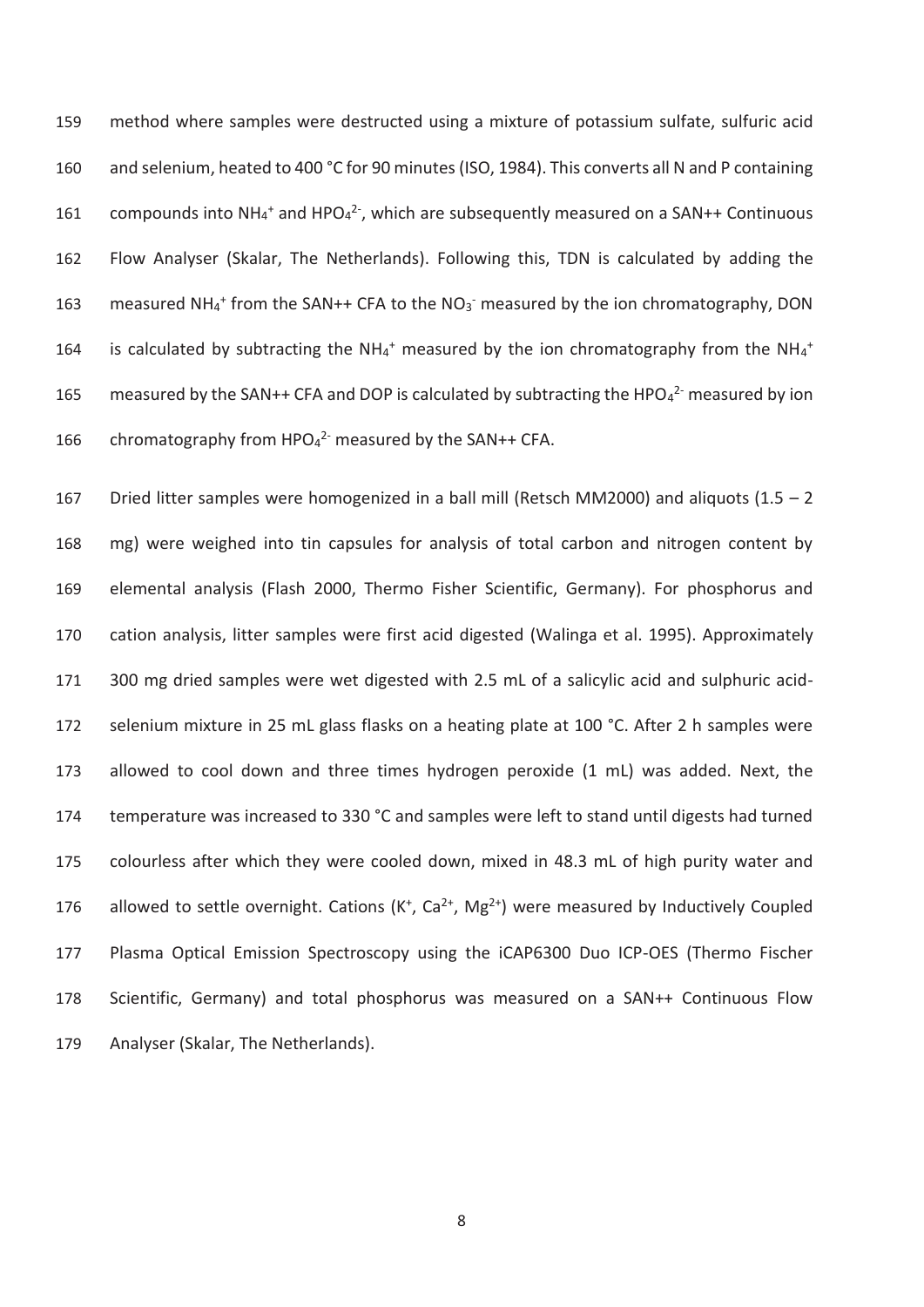# 180 Definitions and calculations

181 The volume weighted mean (VWM, Eq. 1) concentration (mg L<sup>-1</sup>) of each ionic rainwater 182 component was used to express solute concentration of bulk precipitation (BP) and 183 throughfall (TF) during the study period and was calculated as follows:

184 
$$
VWM = \frac{\Sigma(C_i * V_i)}{\Sigma(V_i)} (1)
$$

185 Here, C is the ionic concentration in mg L<sup>-1</sup> measured for each block *i* per sampling event and 186 V is the measured rainfall volume in mm of each block *i* for each sampling event.

187 Next, we multiplied the measured concentration of each ion (Ci) within a block with the 188 sampled rainfall volume (V<sub>i</sub>) from that same block and rescaled the unit to kg ha<sup>-1</sup> (Eq. 2). We 189 then obtained the annual nutrient flux (ANF) in kg ha<sup>-1</sup>  $y$ <sup>-1</sup> by summing the means of all three 190 blocks per sampling event (j) within one year (September 2016 - September 2017). We did this 191 for all ions from both bulk precipitation and throughfall.

192 
$$
ANF = \sum_{j}^{n} \text{mean}(C_i * V_i)_j (2)
$$

193 Throughfall is the amount of bulk precipitation that is not retained by the vegetation but 194 passes through the canopy layer and is thus altered in hydrochemistry due to canopy exchange 195 (CE) and dry deposition (DD) (Eq. 3):

 $TF = BP + CE + DD(3)$ 

197 Net throughfall flux is defined as the difference between the solute flux in throughfall and in 198 bulk precipitation (Eq. 4):

199  $NTF = TF - BP = CE + DD (4)$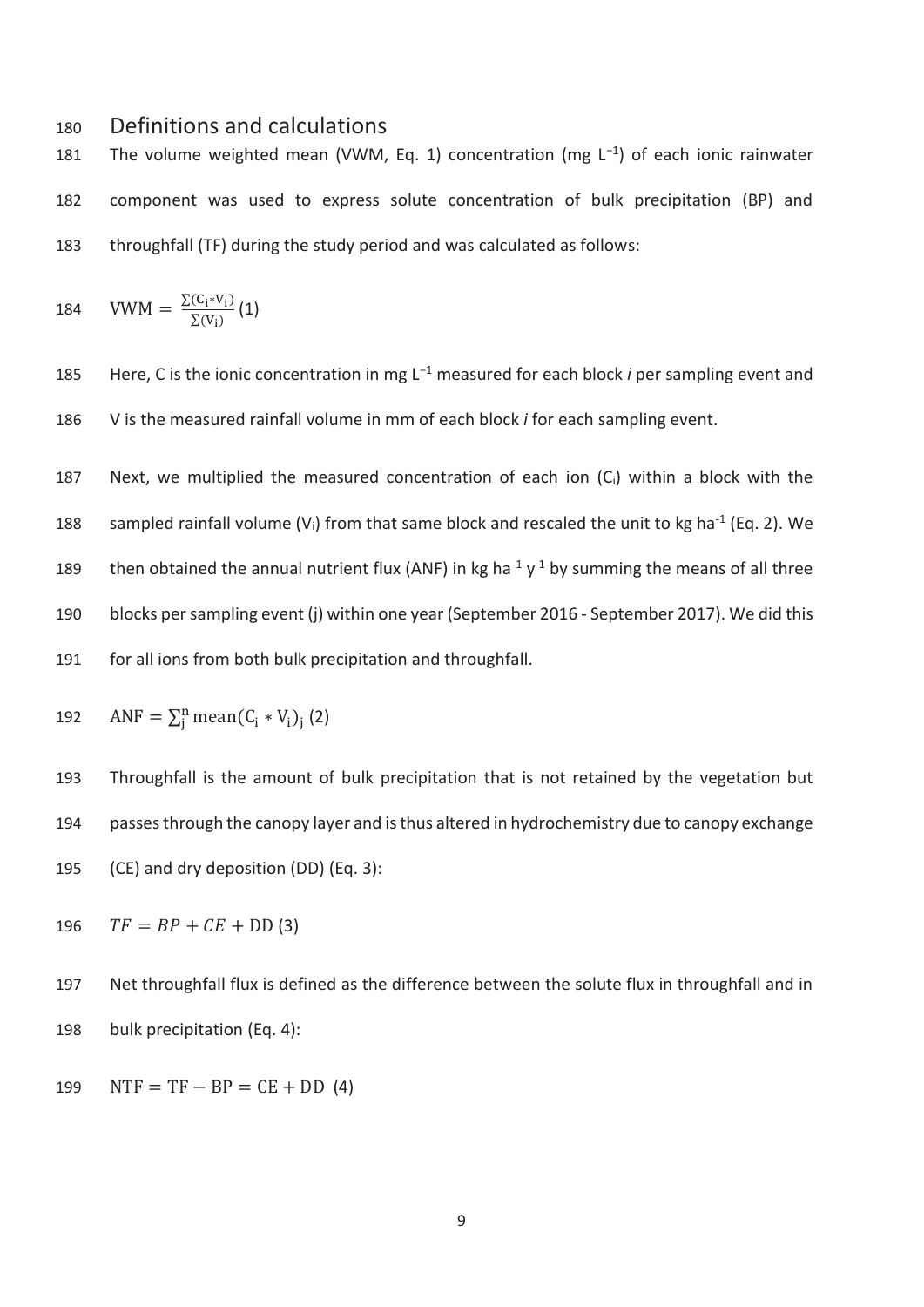200 To estimate the contribution of canopy exchange and dry deposition to annual net throughfall 201 fluxes we followed the canopy budget model (Ulrich 1983).

#### 202 Canopy Budget Model

203 The canopy budget model simulates the interaction of substances within forest canopies 204 based on measurements of throughfall and precipitation and is therefore applicable to 205 distinguish the relative importance of dry deposition and canopy exchange to net throughfall 206 fluxes. The model has been used to estimate dry deposition and canopy exchange fluxes in a 207 wide range of forest ecosystems, and different approaches have been reported (Hofhansl et 208 al. 2011; Staelens et al. 2008). Here we used the filtering approach of the canopy budget 209 model (Ulrich 1983) which is commonly used to estimate dry deposition. In this approach 210 aerosols are assumed to be deposited with equal efficiency onto the forest canopy as particles 211 containing an inert tracer ion. Sodium is often used as a tracer ion because it is assumed not 212 to be influenced by canopy exchange processes (Staelens et al. 2008), however, both modest 213 canopy leaching and uptake of Na<sup>+</sup> has been reported (Tobón et al. 2004; Wanek et al. 2007). 214 The calculations are commonly based on mean (semi)annual fluxes in bulk deposition and 215 throughfall per forest site. Dry deposition of a certain element  $X (DD_X)$  is calculated as the 216 product of the dry deposition factor of the tracer ion (here:  $Na<sup>+</sup>$ ), which is the NTF to BP ratio 217 of Na<sup>+</sup>, times the BP of element X (Eq. 5)

$$
218 \qquad DD_X = \frac{(TF_{Na} - BP_{Na})}{BP_{Na}} * BP_X (5)
$$

219 Canopy exchange is then determined by subtracting dry deposition from NTF (Eq. 4).

#### 220 Sea salt fraction

221 A common method used to quantify the inputs of marine chloride (Cl<sup>-</sup>), sulfate (SO<sub>4</sub><sup>2-</sup>) 222 magnesium (Mg<sup>2+</sup>), calcium (Ca<sup>2+</sup>) and potassium (K<sup>+</sup>) in rainwater is to compare the ionic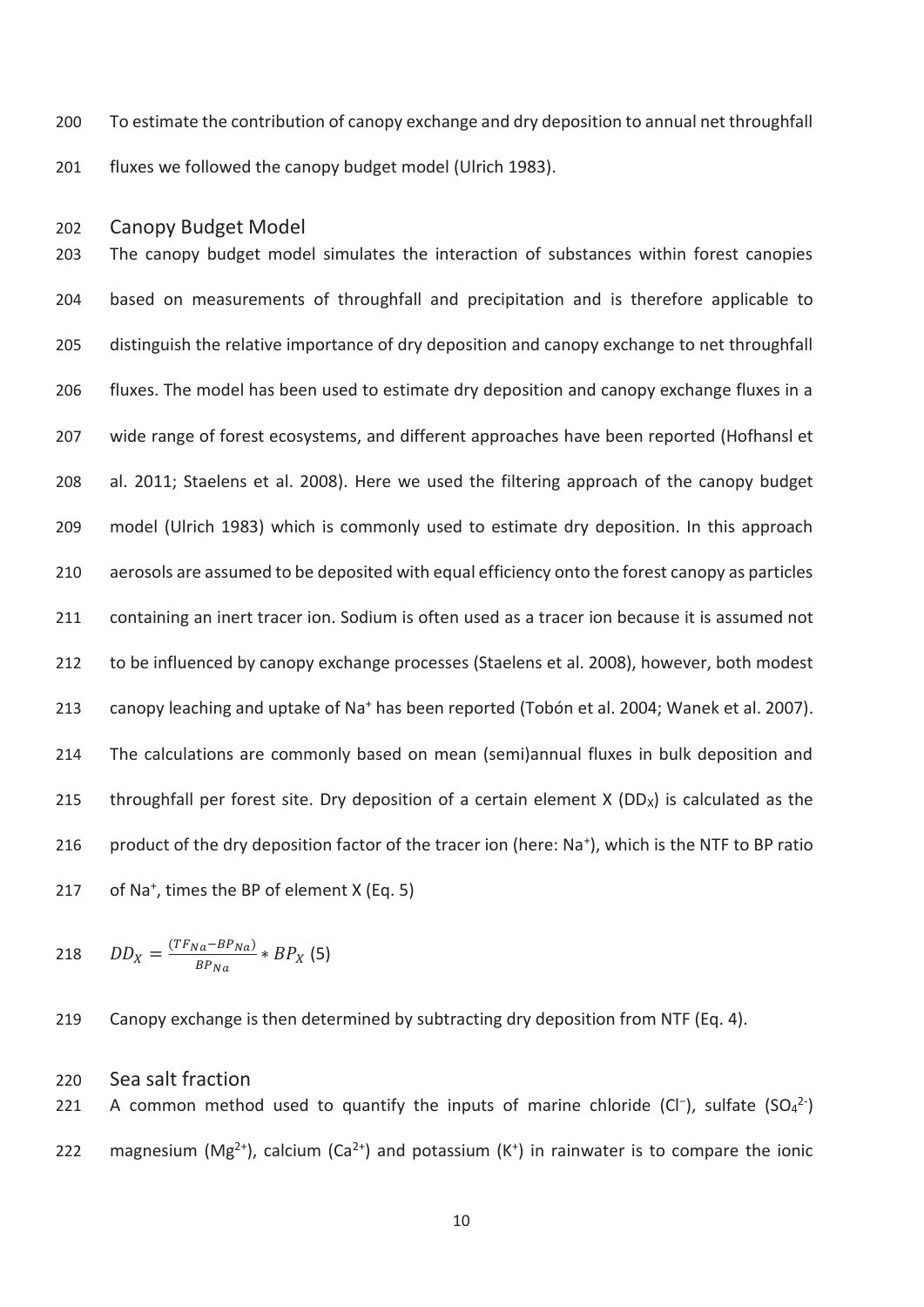223 ratios of the rainwater with the ionic ratios of the seawater using sodium (Na<sup>+</sup>) as the 224 reference ion. The chemical concentrations exceeding the ionic ratio of seawater, known as 225 non-sea-salt (nss) fraction, were estimated as follows by assuming that all Na<sup>+</sup> is from marine 226 origin (Berner and Berner 2012):

227 
$$
[X]_{\text{nss}} = [X]_{\text{rain}} - ([\text{Na}^+]_{\text{rain}} \times \left[\frac{X}{\text{Na}^+}\right]_{\text{SW}})
$$
 (8)

228 Where  $[X]_{\text{nss}}$  is the non-sea-salt fraction of the ion X,  $[X]_{\text{rain}}$  and  $[Na^+]_{\text{rain}}$  are the measured 229 concentrations of the ion X and Na<sup>+</sup> in the rainwater, respectively, and  $\left[\frac{X}{Na^+}\right]_{SW}$  is the ratio of 230 the concentrations of X to Na<sup>+</sup> in the seawater (all components are expressed in mg L<sup>-1</sup>). The 231 nss fractions were used to calculate the ionic concentrations in the rainwater that resulted 232 from non-marine inputs.

## 233 Statistical analysis

234 We calculated the coefficient of variation (CV) of the nutrient concentrations between the 235 three distinct bulk precipitation and throughfall setups for each sampling event to look the 236 variation between the funnel setups. We used Pearson correlations to look at the correlations 237 between bulk precipitation and throughfall volume and each nutrient concentration and flux. 238 Differences in ion fluxes between atmospheric deposition (the sum of bulk precipitation and 239 dry deposition) and throughfall, i.e the canopy exchange, were investigated using linear mixed 240 effects regression (LMER) models. Because in all cases the data were right skewed they were 241 transformed using a Box-Cox analysis to find the optimal transformation. After 242 transformation, normality was confirmed visually by inspecting the histograms and qq-plots. 243 The data of four of the 13 measured ions was zero inflated and the occurrence of zeroes 244 ranged between 12.5 and 58%. In these cases, we split the analysis into two parts. In the first 245 part we constructed a new binomial vector containing information on the presence or absence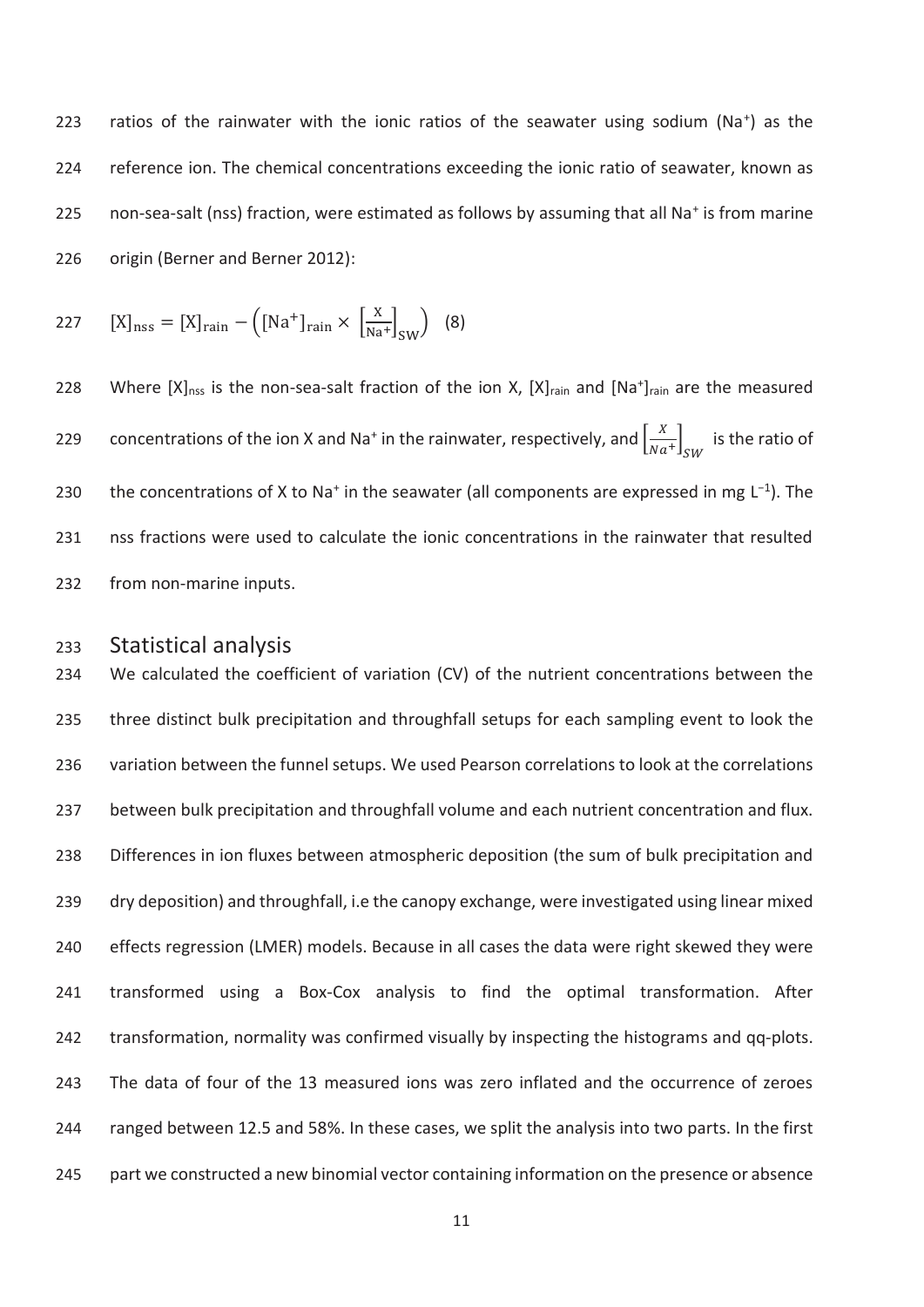246 of the ion of interest. We then used a generalized linear mixed effects (GLMER) model with 247 setup (atmospheric deposition or throughfall) as fixed effect and sampling date as random 248 effect to test if the occurrence of zeroes differed between the bulk precipitation and 249 throughfall. For the second part we removed the zeroes from the dataset and applied LMER 250 models to see if, in the cases there is measurable ion flux, there were differences between 251 bulk precipitation and throughfall. Again we entered setup (bulk precipitation or throughfall) 252 as fixed effect and sampling date as random effect. Analyses were carried out in R (R Core 253 Team 2018) with the package lmerTest (Kuznetsova et al. 2017). For visualisations we used 254 the ggplot2 package (Wickham 2016).

- 255 Results
- 256 Bulk precipitation

257 Between August  $19^{th}$  2016 and November 15<sup>th</sup> 2017 we measured a bulk precipitation of 3798 258  $\pm$  88 mm in the forest clearing collectors. For one year, between September 23<sup>rd</sup> 2016 and 259 September 20<sup>th</sup> 2017, the bulk precipitation was 3550  $\pm$  86 mm. A peak in monthly 260 precipitation was measured in May 2016, with 765  $\pm$  12 mm rainfall. In both 2016 and 2017, 261 bulk precipitation in August, September, October and November remained below 100 mm 262 month<sup>-1</sup> (Fig 1). These months are typical dry season months.

263 The spatial coefficient of variation (CV) of bulk precipitation, calculated for the three blocks 264 and for each sampling period separately, ranged between 0.5 and 53.3%. Mean CV was 9.7% 265 and the median was 3.9%. There was no relationship between the precipitation volume and 266 the deviation from the mean.

267 There was variation in bulk precipitation ion concentration between the three collector 268 setups, with average CVs (N = 3) ranging between 14 and 40% for most ions, except for NH<sub>4</sub><sup>+</sup>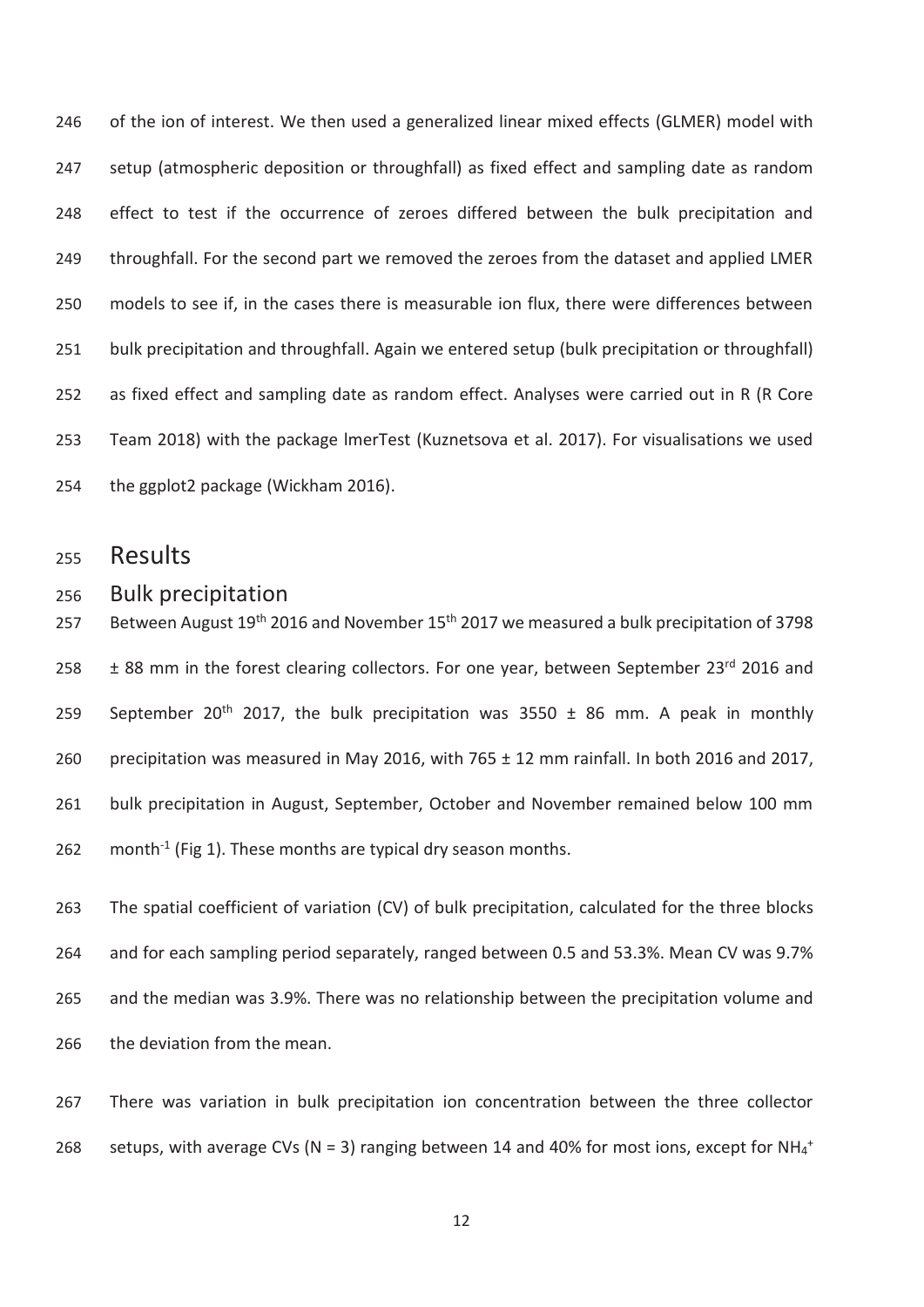269 and both inorganic and organic P, which had higher CVs. (Table 1). Nutrients that overall had 270 very low concentrations, such as dissolved organic P (DOP), also exhibited the highest CVs, 271 likely because their measured concentrations were often just above or below the 272 quantification limit.

273 The ion concentrations of all measured ions correlated negatively with the amount of 274 precipitation, albeit with large variation in correlation strength between the nutrients. 275 Conversely, with the exception of DOP, the ion flux (kg ha<sup>-1</sup> y<sup>-1</sup>) of all measured ions correlated 276 positively with the amount of precipitation (Table 2).

277 There were large differences in concentrations and fluxes among the different ions over the 278 study period (Table 3). Given that concentrations and fluxes are mathematically inter-related, 279 we will only present and discuss the ion fluxes here. Bulk precipitation flux of TDP was low, 280 amounting to 0.4 kg ha<sup>-1</sup> y<sup>-1</sup>, while TDN deposition was much higher, amounting to 10.5 kg ha<sup>-</sup> 281  $\frac{1}{1}y^1$ , and resulting in a molar N:P input ratio of 51. Inorganic phosphorus (P<sub>i</sub>) accounted for 282 most (79%) of the deposited P, while N<sub>i</sub>, here defined as the sum of NO<sub>3</sub><sup>-</sup> and NH<sub>4</sub><sup>+</sup>, accounted 283 for only 17% of the deposited N. Fluxes of  $SO_4^2$ , Na<sup>+</sup> and  $Ca^{2+}$  were relatively high, all 284 exceeding 25 kg ha<sup>-1</sup> y<sup>-1</sup>, while the deposition flux of Cl<sup>-</sup> was extremely high at 120 kg ha<sup>-1</sup> y<sup>-1</sup> 285 (Table 3).

286 The percentage of each ion that was derived from sea salt (ss fraction) showed large variation 287 (Fig 2). Because we assumed it to be completely derived from sea salt (Berner and Berner 288 2012), the ss fraction of Na<sup>+</sup> was 100%. Surprisingly, the ss fraction of Cl<sup>-</sup> was less than 50%, 289 indicating a large non-marine input. The ss fraction of  $Mg^{2+}$  exceeded 80%, while the ss 290 fractions of  $SO_4^2$ , K<sup>+</sup> and  $Ca^{2+}$  were below 25%. We did not calculate the ss fraction of the N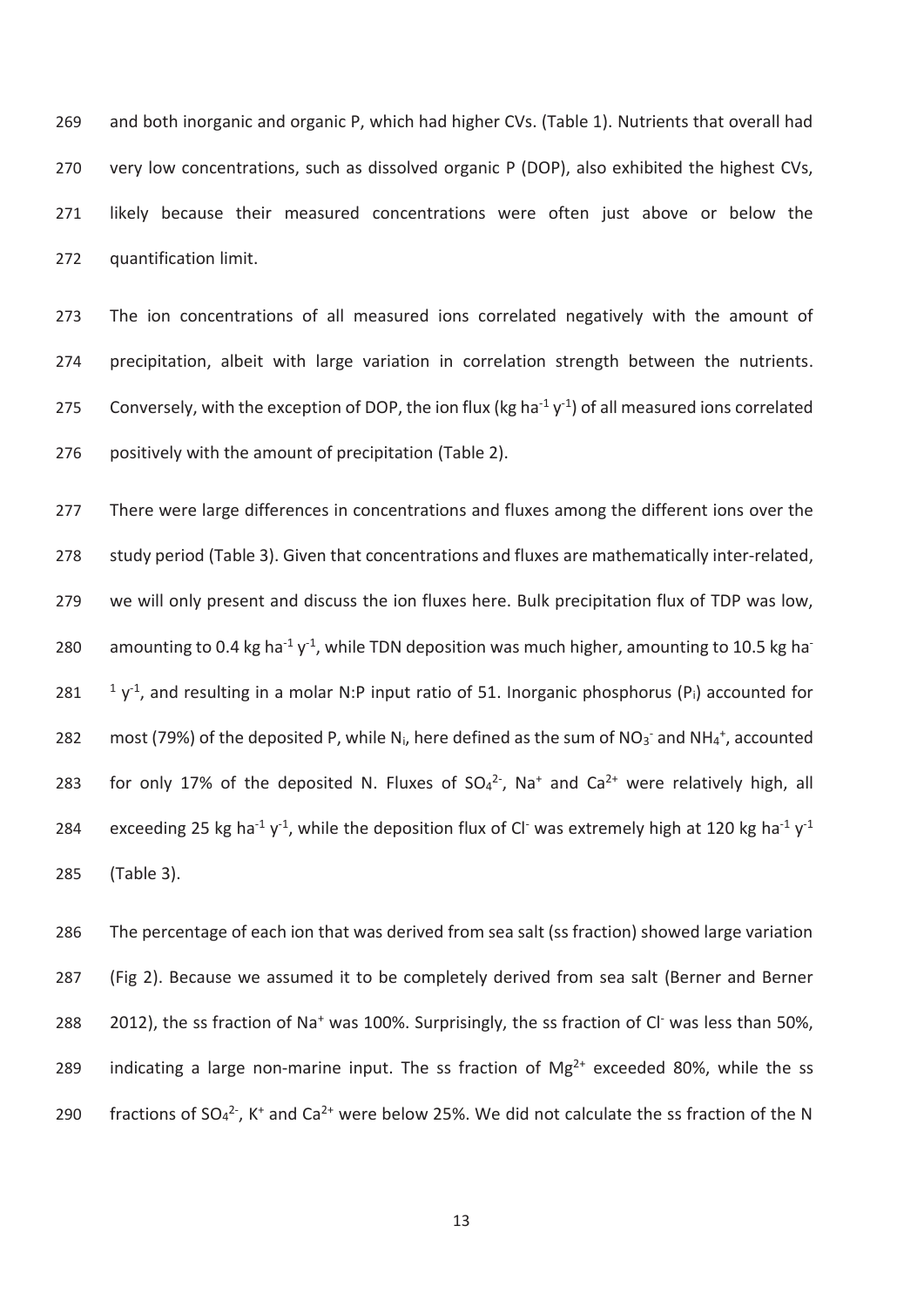291 and P forms because they are not derived from sea salt and thus generally assumed to be 292 completely derived from other sources (Berner and Berner 2012).

# 293 Throughfall and canopy exchange

294 Over the study period throughfall was 2834 +- 76 mm (Fig 1). Compared to bulk precipitation, 295 rainfall interception by the forest canopy was thus 25%. Throughfall volumes correlated well 296 with bulk precipitation volumes (Pearson  $r = 0.982$ , Fig 3a) and higher bulk precipitation 297 volumes correlated with increased canopy interception (Pearson  $r = 0.814$ , Fig 3b). Similarly 298 to bulk precipitation, we found that the concentration of most ions (CI<sup>-</sup>, NO<sub>3</sub><sup>-</sup>, P<sub>in</sub>, SO<sub>4</sub><sup>2-</sup>, NH<sub>4</sub><sup>+</sup>, 299 Na<sup>+</sup>, K<sup>+</sup>, Ca<sup>2+</sup>, Mg<sup>2+</sup>, TDN and DON) in the throughfall correlated negatively with throughfall 300 volume and, vice versa, fluxes correlated positively to throughfall volume for most nutrients 301 (with the exception of  $NH_4^+$ , TDP and DOP, Table 2).

302 Generally, variations in nutrient concentration among the three setups underneath the 303 canopy were high, with CVs ranging between 12 and 80%. Overall, the ion concentrations in 304 throughfall were slightly higher than the concentrations in bulk precipitation, with the 305 exception of NO<sub>3</sub><sup>-</sup> and P<sub>in</sub> (Table 3). However, given that overall throughfall volume was 25% 306 lower than bulk precipitation, the throughfall flux of Cl<sup>-</sup>, NO<sub>3</sub><sup>-</sup>, P<sub>in</sub>, SO<sub>4</sub><sup>2-</sup> and Ca<sup>2+</sup> to the forest 307 floor was smaller than the amount deposited by bulk precipitation. Following the canopy 308 budget model, the dry deposition, which was calculated based on the Na<sup>+</sup> enrichment after 309 passage through the canopy (eq. 5), averaged at 26% of the wet precipitation across all ions.

310 The canopy exchange of Cl<sup>-</sup>,  $SO_4^2$ <sup>-</sup>,  $Ca^2$ <sup>+</sup>, NO<sub>3</sub><sup>-</sup>, P<sub>in</sub> and TDP was negative, implying that there 311 was net uptake of these nutrients by the canopy (Table 3, Fig 5). Potassium, in contrast, 312 behaved very differently and was leached from the canopy at a rate of 22 kg ha<sup>-1</sup> y<sup>-1</sup> (Fig 5). 313 No net canopy exchange was observed for  $Mg^{2+}$ , NH<sub>4</sub><sup>+</sup>, DON, TDN and DOP, indicating that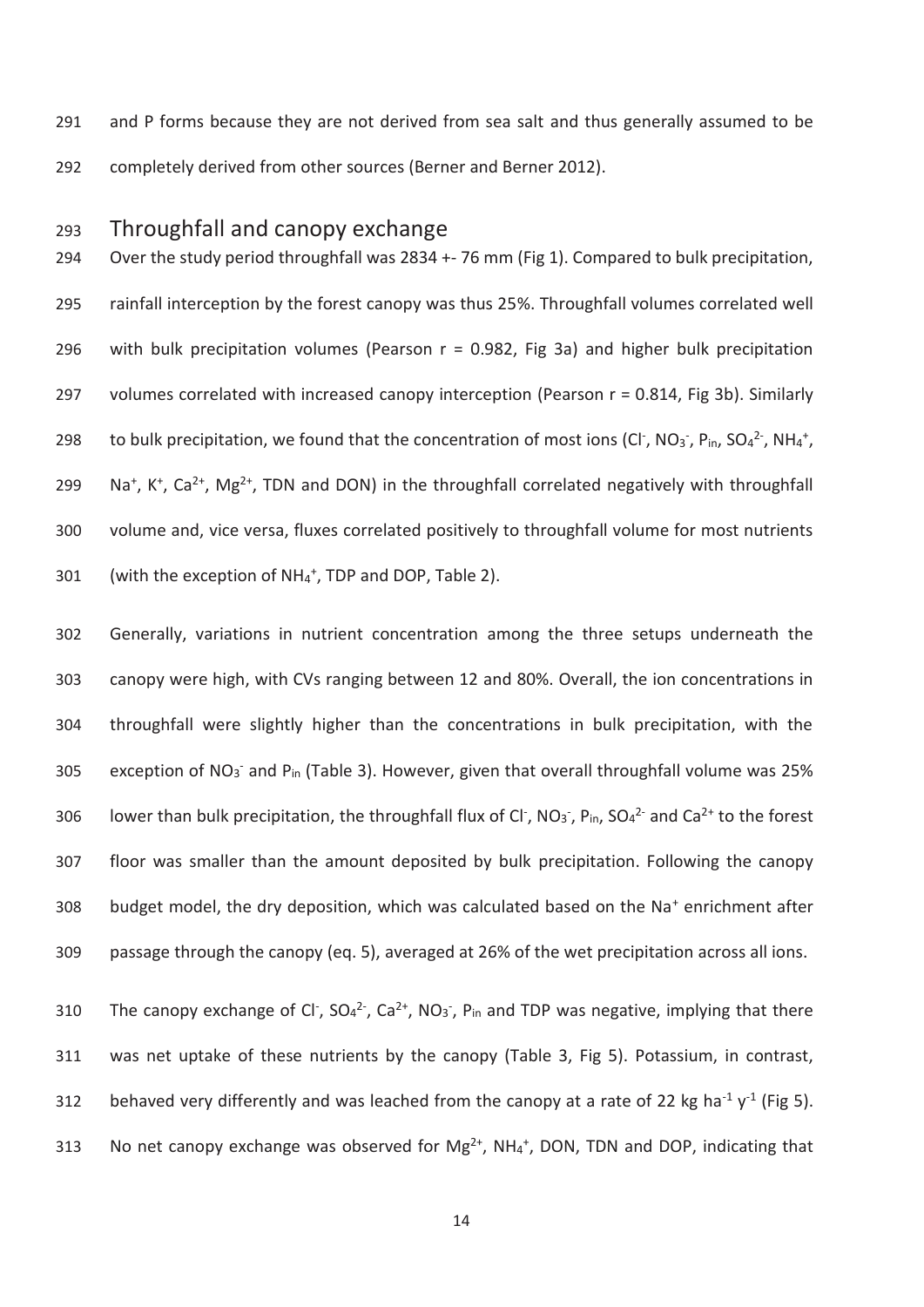314 either there was no canopy uptake or leaching of these nutrients, or that these processes 315 balanced each other out.

316 Litterfall

317 We captured around 30 kg of litter on a combined littertrap surface of 30.24  $\pm$  0.01 m<sup>2</sup> 318 between May  $17<sup>th</sup>$  2016 and October fourth 2017. This translated into the production of 9.8  $\pm$ 319 0.2 Mg of leaf litter per hectare of forest over the study period, or 6.5  $\pm$  0.2 Mg ha<sup>-1</sup> y<sup>-1</sup> during 320 one year (from September 23<sup>rd</sup> 2016 until September 20<sup>th</sup> 2017). Litterfall showed large spatial 321 variation even within blocks, leading to within-block CVs ranging between 17 and 139%, with 322 an average CV of 55 and a median of 52%. Litterfall was greater during the months of June, 323 July, August, September and October compared with the rest of the year (Fig 4). Overall, 324 litterfall was highest in August (0.75 Mg ha month<sup>-1</sup>) and lowest in November (0.42 Mg ha  $325$  month<sup>-1</sup>).

326 The carbon (C) content of the intercepted litter was, on average,  $50.8 \pm 0.1\%$  over the entire 327 period. The concentrations of N and P in the leaf litter averaged at  $12.1 \pm 0.1$  g kg<sup>-1</sup> and 0.224  $\pm 0.008$  g kg<sup>-1</sup>. The average weight-based and molar C:N ratios were 42.0  $\pm$  0.4 and 49.0  $\pm$  0.5, 329 respectively, while the average weight-based and molar N:P ratios were  $54 \pm 2$  and  $119 \pm 5$ , 330 respectively. The concentrations of K, Ca and Mg fell between the N and P concentrations, 331 with  $1.6 \pm 0.1$  g kg<sup>-1</sup>,  $6.42 \pm 0.07$  g kg<sup>-1</sup> and  $2.44 \pm 0.04$  g kg<sup>-1</sup>, respectively (Table 3). With the 332 exception of K, which was roughly equal in bulk precipitation and three times higher in 333 throughfall, the yearly deposition of each of the above measured macro-nutrients through 334 litterfall was greater than its deposition by rain or throughfall. Compared to litterfall, the bulk 335 precipitation and dry deposition together represented a large input of nutrients to the forest, 336 with the exception of TDN, amounting to over 30% of the litterfall nutrient input for Ca, Mg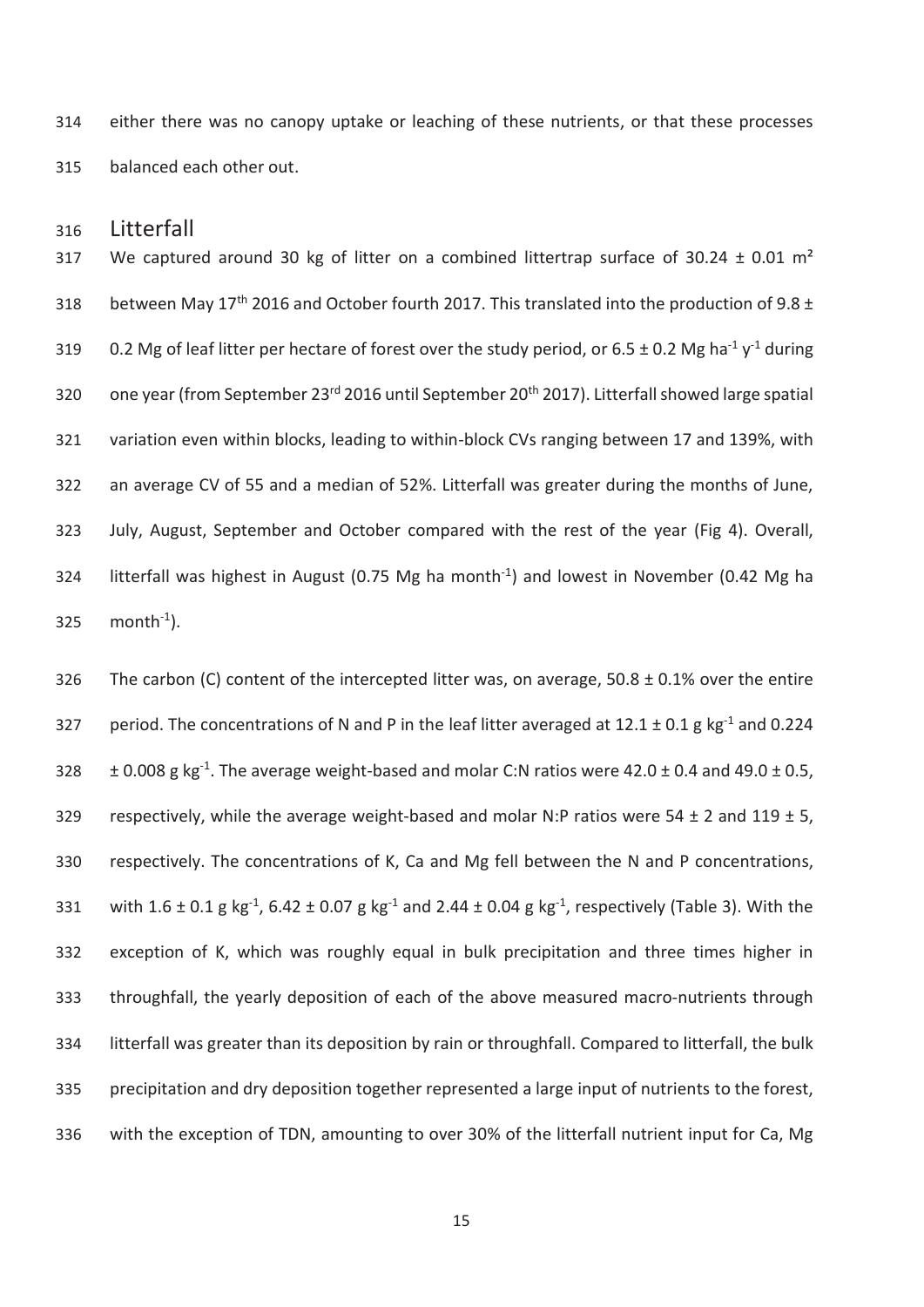337 and P and over 100% for K. For throughfall these contributions were similar, with the 338 exception of K, which showed a throughfall input over three times larger than litterfall.

# 339 Discussion

340 The concentrations of most of the nutrients were negatively correlated to the deposition 341 volume while the fluxes were positively correlated (Table 2), indicating that when rainfall is 342 higher, solutes are more diluted. Interestingly, this was not the case for DOP which could 343 indicate that its deposition was unrelated to rainfall, but rather to deposition of biogenic 344 particles (including pollen, spores, bacteria, fungi, and small leaf fragments). Over the entire 345 study period, canopy interception was 25% of bulk precipitation volume and throughfall 346 volume correlated well with precipitation volume (Fig 3a). Canopy interception generally 347 ranges between 15 and 28% (Ponette-González et al. 2016), but smaller interception values 348 have been reported for neotropical forests and attributed to extremely high rainfall, 349 exceeding 4500 mm  $y^{-1}$  (Hofhansl et al. 2011). Similar to our findings for bulk precipitation 350 nutrient concentration in throughfall was also negatively correlated with throughfall volume.

351 The overall litterfall of 6.5 Mg ha<sup>-1</sup> y<sup>-1</sup> found in this study was similar to the mean South 352 American tropical forest annual leaf only litterfall of 6.1 Mg ha<sup>-1</sup> y<sup>-1</sup> reported by Chave et al. 353 (2010), who aggregated results from 52 old-growth forest sites, and leaf litterfall values 354 reported specifically for the Paracou research station (Wagner et al. 2013). We observed an 355 increase in litterfall at the beginning of the 2016 dry season, but in 2017 the litterfall increase 356 started a month earlier, already in June (Fig 4). Litterfall was captured between May 2016 and 357 September 2017, which is too short to draw any firm conclusions on litterfall seasonality, but 358 typically, litterfall is higher at the onset of the dry season which is attributed to seasonality in 359 solar radiation and rainfall (Myneni et al. 2007). Litterfall in Paracou was previously shown to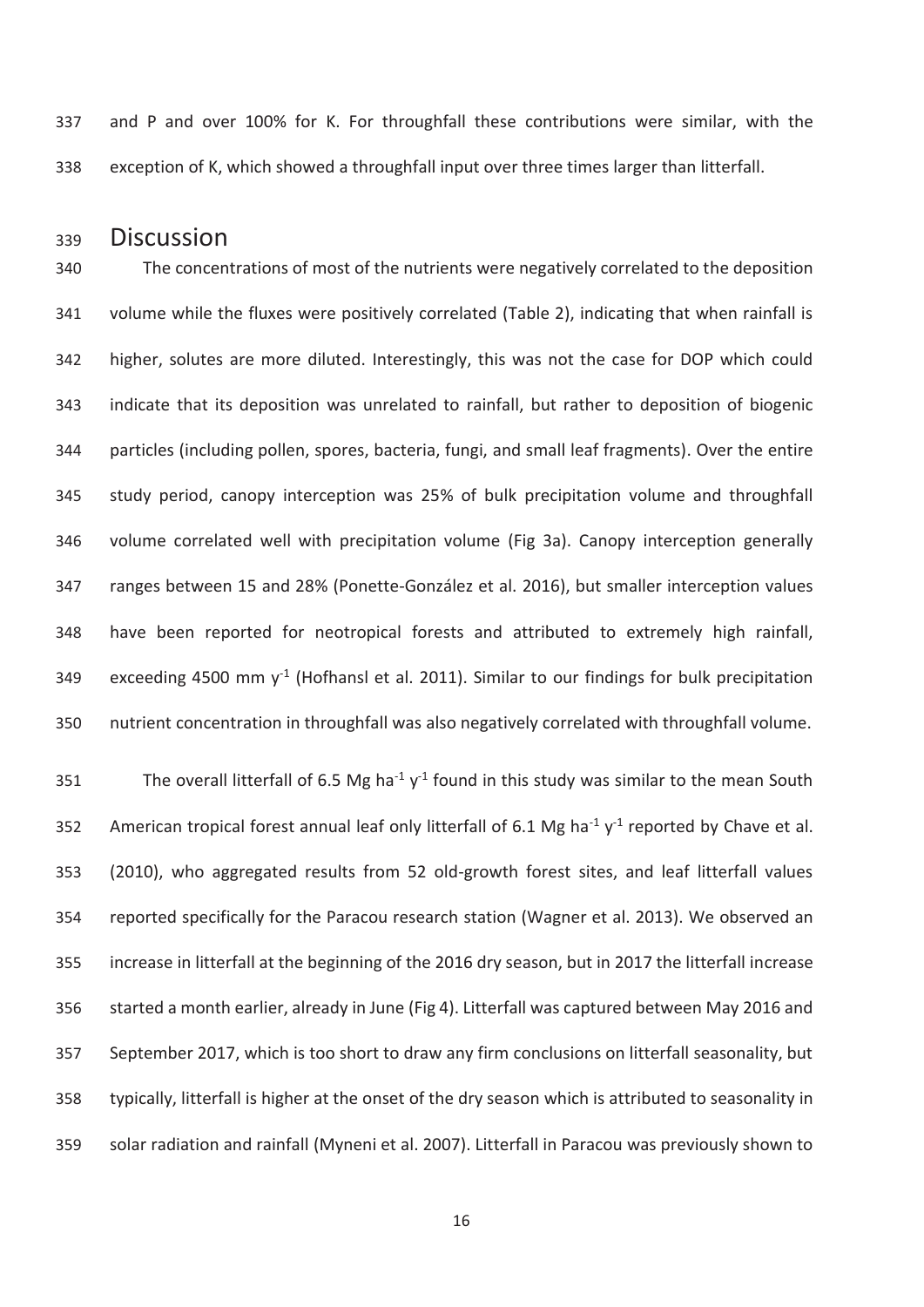360 be seasonal (Chave et al. 2010) and litterfall is typically highest between July and October 361 (Wagner et al. 2013; Wagner et al. 2016), which is the end of the wet season and onset of the 362 dry season.

### 363 Nitrogen

364 The amount of TDN deposited by bulk precipitation was within the range reported for 365 primary tropical forests situated in Central and South America (Boy et al. 2008; Hofhansl et al. 366 2011; Wilcke et al. 2013). Bulk precipitation and dry deposition flux of N<sub>in</sub> amounted to  $\pm 2$  kg 367 ha<sup>-1</sup> y<sup>-1</sup>, placing our study site into the lower range of N<sub>in</sub> deposition values reported for 368 lowland tropical forests, including a remote Central Amazonian site (~3 kg N<sub>in</sub> ha<sup>-1</sup> y<sup>-1</sup>) 369 (Pauliquevis et al. 2012), and within the range of  $1 - 2$  kg ha<sup>-1</sup>  $y$ <sup>-1</sup> reactive N deposition 370 modelled by Wang et al. (2017) for 1997 until 2013. Anthropogenic sources of reactive N, such 371 as fossil fuel burning, livestock operations and agriculture (Dämmgen and Erisman 2005), are 372 scarce in French Guiana (Prospero et al. 2014), which may explain the low observed rates of 373 N<sub>in</sub> deposition compared to other tropical sites in Central America (Hofhansl et al. 2011), Africa 374 (Galy-Lacaux and Delon 2014) or even Central Amazon (Andreae et al. 1990; Williams et al. 375 1997). There, often substantially higher rates of reactive N deposition were measured in 376 tropical sites situated within 20 to 100 km of a major city or industry.

377 In contrast to our low N<sub>in</sub>, the amount of DON in bulk precipitation fell at the high end of 378 existing values reported for several South and Central American tropical forests (Boy et al. 379 2008; Hofhansl et al. 2011). However, DON values are not routinely measured and thus rarely 380 reported, resulting in a specific knowledge gap for tropical forests (Jia et al. 2016). A possible 381 source of DON at our site could be Amazon biomass burning, but the prevailing north-east 382 wind direction in French Guiana (Aguilos et al. 2019) renders a substantial contribution of this 383 N source unlikely. Instead, it is possible that at least a part of the deposited DON originated in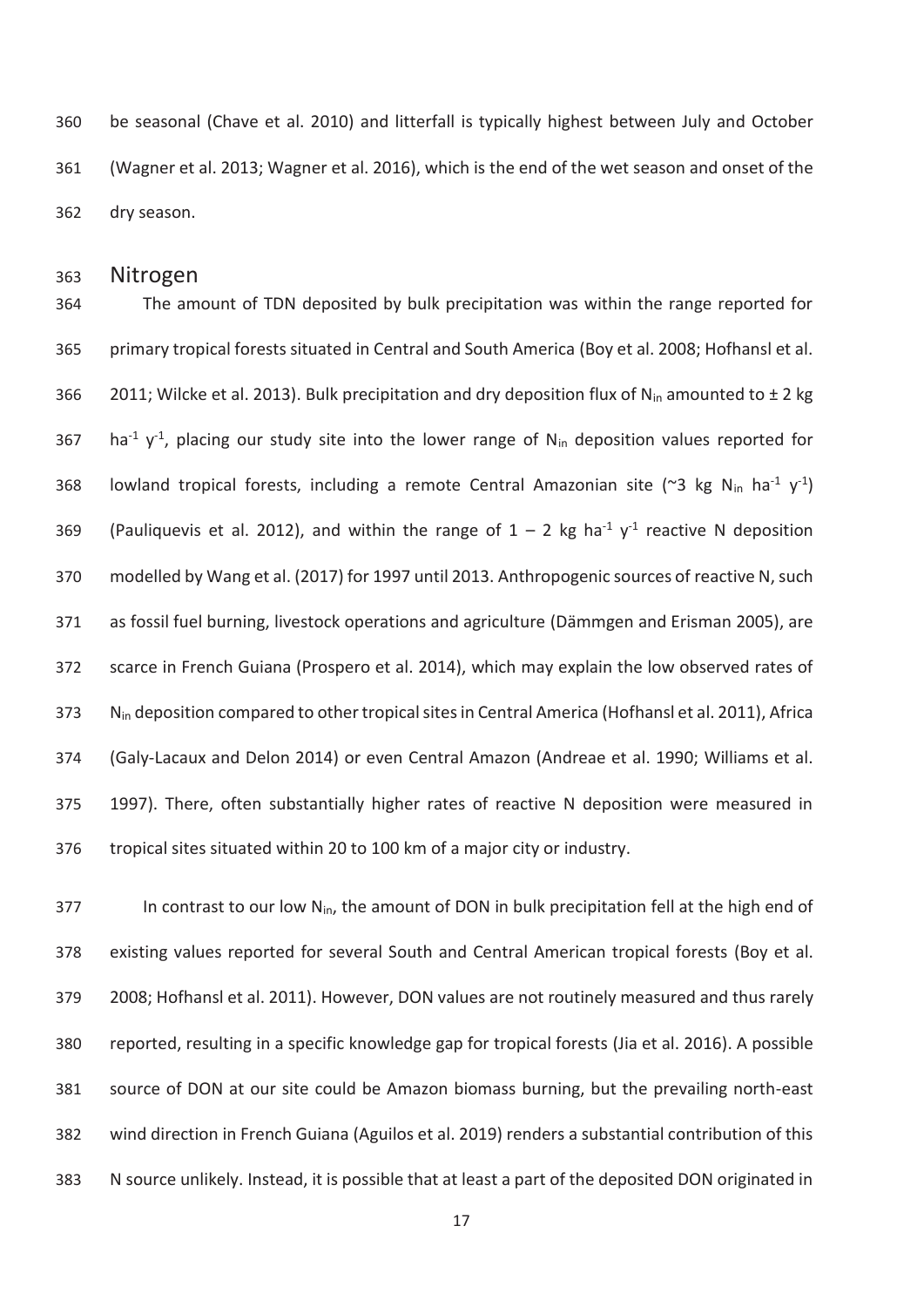384 Africa and was transported across the Atlantic Ocean by the trade winds (Prospero et al. 1981). 385 The intertropical convergence zone draws in aerosols from biomass burning in the African 386 savannahs to the central Congo Basin (Bauters et al. 2018) resulting in extremely high DON 387 deposition (Bauters et al. 2019). Because DON N can be transported by wind over distances of 388 hundreds and thousands of kilometres (Cornell et al. 2003) the trade winds could carry 389 aerosols from Savannah biomass burning containing different forms of organic N across the 390 Atlantic Ocean (Jickells et al. 2016). There the DON is subsequently deposited, with highest 391 deposition fluxes near the tropical Atlantic coast (Mahowald et al. 2005).

392 We found that there was no significant canopy exchange of  $NH_4^+$ , DON or TDN. Only NO<sub>3</sub> 393 was retained in the canopy at nearly 0.9 kg ha<sup>-1</sup> y<sup>-1</sup> (Table 3). The ability of forest canopies to 394 retain  $N_{in}$  from atmospheric deposition is well known and believed to be important for tree 395 nutrient uptake because it bypasses competition with soil microorganisms and understory, as 396 was shown for temperate and boreal forests (Gaige et al. 2007; Sparks 2009). The magnitude 397 of canopy uptake has been shown to depend on N deposition, forest N status and stand 398 density in European forests (Schwarz et al. 2014), but we could find no such study carried out 399 in the tropics. In tropical forests that are typically considered N rich (Hedin et al. 2009) and 400 display no signs of N limitation, such as low N fixation rates (Van Langenhove et al. 2019) and 401 high N export (Bauters et al. 2019), modest canopy uptake of N<sub>in</sub> is unlikely to be of paramount 402 significance to the trees N stocks. It may, however, contribute to growth of epiphytic lichens 403 or bryophytes and to canopy dwelling bacteria which are all decoupled from the soil N cycle.

# 404 Phosphorus

405 We found modest TDP deposition that amounted to 0.5 kg ha<sup>-1</sup>  $y$ <sup>-1</sup> for bulk and dry 406 deposition combined (Fig 5), which is similar to the reported average P deposition (0.43 kg ha- $107$  <sup>1</sup> y<sup>-1</sup>) for South and Central America combined (Tipping et al. 2014). Roughly 80% of the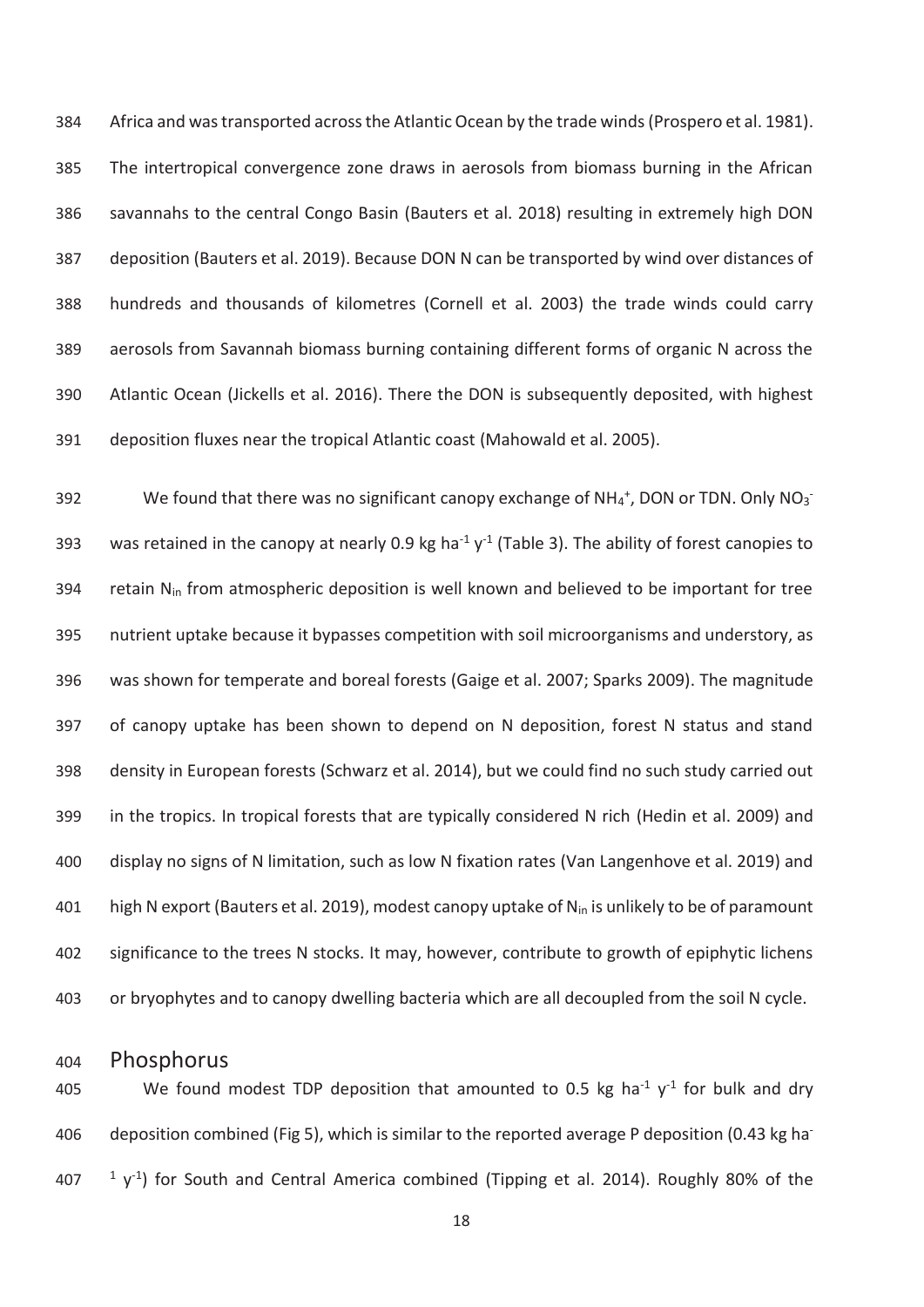408 deposited TDP was  $P_{in}$ , which is much higher than the global average 40%  $P_{in}$  contribution to 409 TDP (Tipping et al. 2014). This suggests that the contribution of P derived from biogenic 410 particles (including pollen, spores, bacteria, fungi, and fragments of leaves, which contain P in 411 predominantly organic form) was generally lower than the global average. Instead, this ratio 412 is indicative of dust deposition as soluble P in dust is primarily found in inorganic form (Graham 413 et al. 2003). Typically, soil dust particles originate from local sources within the forest, but 414 moist soils just like the soils at our site are less susceptible to wind erosion. Another likely 415 source of P containing dust are the trade winds, which carry soil dust mostly originating from 416 the Bodélé Depression in northern Chad (Ben-Ami et al. 2010; Koren et al. 2006; Swap et al. 417 1992). This dust contains, among other elements, P (Zamora et al. 2013) and has been 418 proposed as a major nutrient input into the Amazon (Yu et al. 2015). A recent study calculated 419 that, on average, both African biomass burning and dust transported across the Atlantic Ocean 420 provides 80 g P ha<sup>-1</sup> y<sup>-1</sup> into the Amazon (Barkley et al. 2019), but this value is averaged for the 421 entire Amazon basin and is likely higher in French Guiana than deeper in the continent 422 (Prospero et al. 2014; Yu et al. 2015). A recent study in Panama even found that in periods 423 with highest Saharan dust deposition up to  $88 \pm 31$  g P ha<sup>-1</sup> month<sup>-1</sup> arrives from Africa (Gross 424 et al. 2016).

425 We found significant canopy uptake of TDP, which was primarily due to a slight  $P_{in}$  uptake 426 of  $\pm$  150 g ha<sup>-1</sup> y<sup>-1</sup> (Table 3, Fig 5). This contrasts with other studies in tropical forests where 427 authors typically find canopy leaching of P<sub>in</sub> at varying rates between 0.1 and 2.2 kg ha<sup>-1</sup> y<sup>-1</sup> 428 (Hofhansl et al. 2011; Tobón et al. 2004), which is attributed to high litter P contents, animal 429 defecation in the canopy and leaching of decomposing canopy material. Tobón et al. (2004), 430 who looked at throughfall fluxes in several tropical forests of Colombia, found that forest with 431 lower soil P availabilities released less  $P_{in}$  from their canopies and sometimes even took up  $P_{in}$ .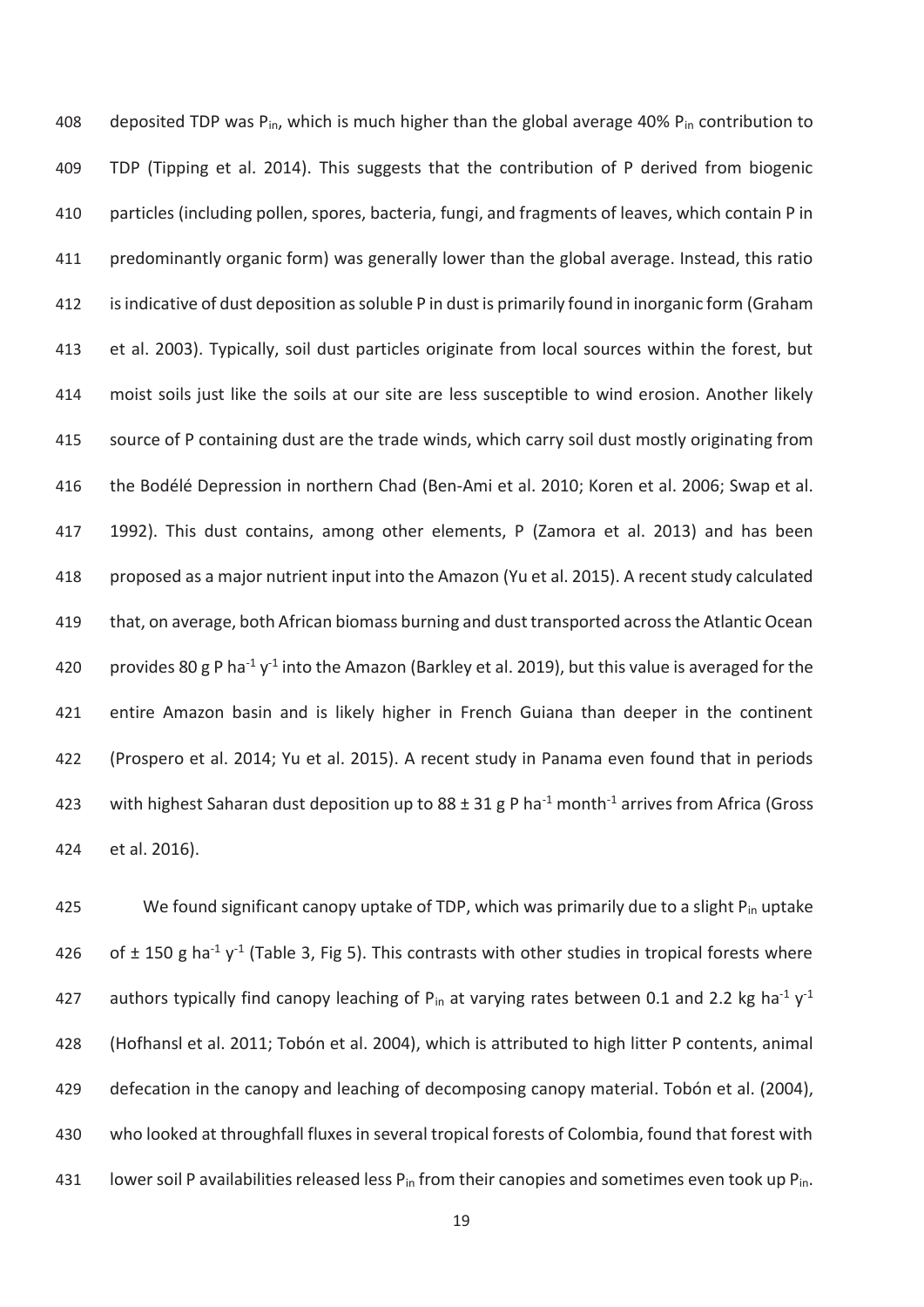432 Researchers reached a similar conclusion in a mature tropical dry forest in Mexico (Runyan et 433 al. 2013) and together this suggests that when the forest P economy is tight less P is leached. 434 Based on stoichiometric analyses, the forests of French Guiana seem severely P limited (Grau 435 et al. 2017) and P added to the forest soil is immediately taken up by plant roots, indicating 436 that P cycling is fast and efficient in this forest (Van Langenhove et al. 2020). Compared to 437 other tropical rainforests (Wood et al. 2006) we found low litterfall P concentrations and very 438 high N:P ratios, which can be interpreted as an indication of P limitation (Koerselman and 439 Meuleman 1996). Because of our three week time interval between littertrap samplings, 440 however, we cannot exclude leaching losses that may have slightly altered the N:P ratio before 441 analysis. Although not as accurate as foliar N:P ratios, leaf litter N:P ratios have been used to 442 assess plant nutrient limitation (Alvarez-Clare and Mack 2015), as larger values are indicative 443 of P conservation by resorption before leaf abscission, resulting in lower element 444 concentrations in litterfall (Vitousek 1984). Under these conditions indicative of a tight P 445 economy, it seems plausible that canopy dwelling bacteria and epiphytes would profit from 446 the deposited P<sub>in</sub> for their metabolism and cause net uptake of deposited P<sub>in</sub> compared to 447 throughfall, just as was previously shown to occur for N (Umana and Wanek 2010).

A48 On the ecosystem scale, the P input to the forest floor by litterfall is low at only 1.5 kg ha- $1449$  and, compared to the input of external P by atmospheric deposition, is equivalent to 450 roughly one third of the litterfall P (Figure 5). Relatively, the external input of atmospheric P 451 compared to the internal recycling by litterfall P was similar to what was found in Ecuador 452 (Wilcke et al. 2019), but higher than in other tropical forests in Panama (Gross et al. 2016) or 453 Costa Rica (Hofhansl et al. 2011). In Panama Saharan dust deposition atmospheric P input was 454 equivalent to between 10 and 29% of the P in monthly litterfall while in Costa Rica atmospheric 455 P input amounted to 12% of the litterfall P input. However in Costa Rica, the authors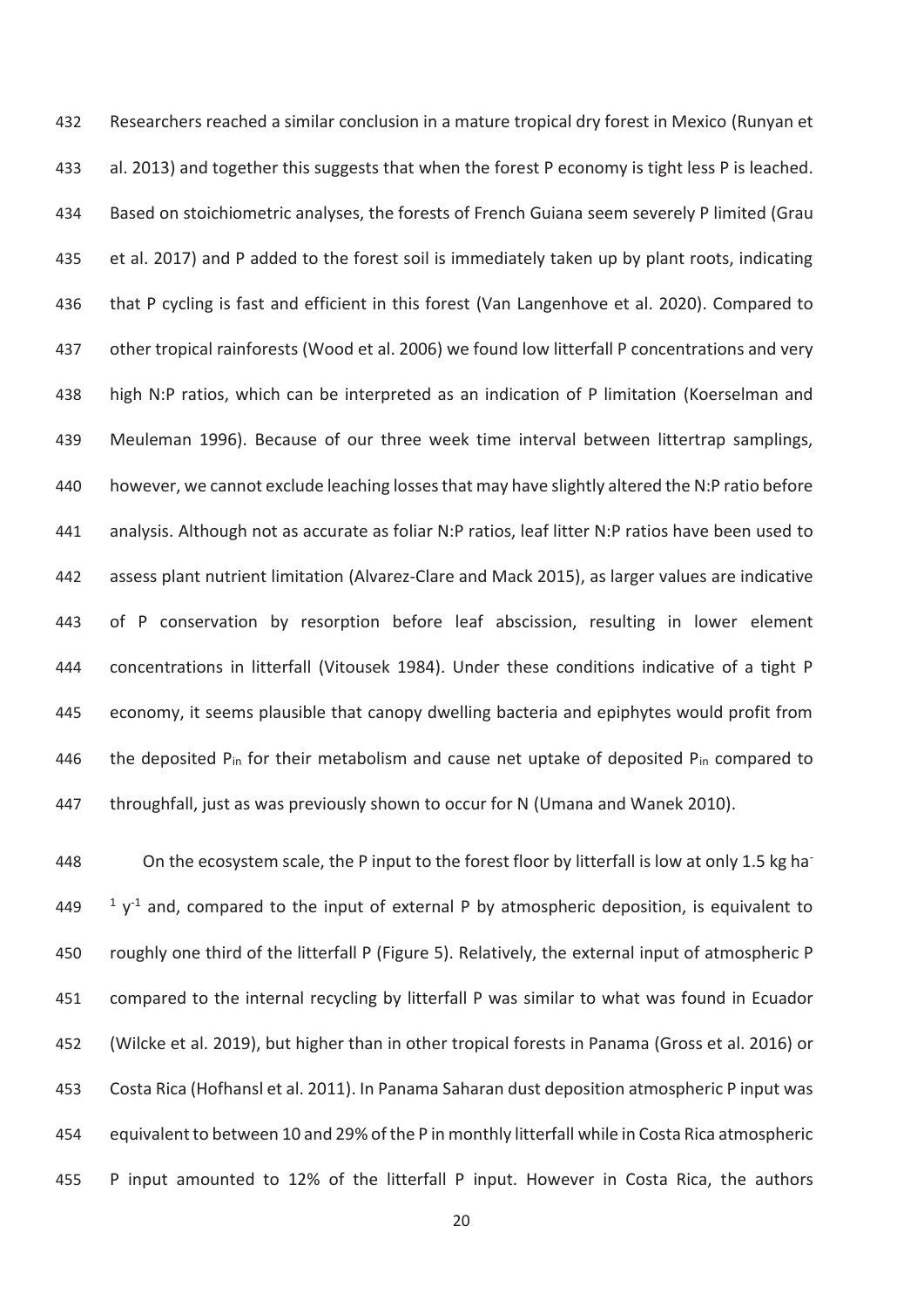456 considered their forest sites less P limited than previously thought, due to the low P use 457 efficiencies and relatively high litter P content (roughly 0.6 g P kg<sup>-1</sup>). Global estimates revealed 458 that the importance of atmospheric P input was greatest in locations with highest inputs, such 459 as deserts, and places where soil P is lowest, such as the Amazon Basin (Okin et al. 2004). In 460 our forest site both soil P stocks and extractable P are low (Courtois et al. 2018; Sabatier et al. 461 1997), litterfall N:P ratios are high, and additional P added to the soil is rapidly taken up by the 462 plant root system (Van Langenhove et al. 2020). Taken together, this seems to indicate if not 463 P limitation, at least a tight P cycling. Thus, just as was found in Ecuador (Wilcke et al. 2019), 464 the P input from the atmosphere likely represents a relevant external source of P for the 465 ecosystem.

## 466 Potassium

467 Potassium is the most abundant cation in plant cells and is the second most abundant 468 nutrient in leaves. However, it has often been neglected in studies of biogeochemistry and 469 stoichiometry in terrestrial ecosystems (Sardans and Peñuelas 2015). In this study, the 470 deposition flux of K<sup>+</sup> amounted to 14 kg ha<sup>-1</sup> y<sup>-1</sup> (Table 3), which was within the range reported 471 for other tropical sites (Boy et al. 2008), and less than 20% of this deposition was of marine 472 origin (Fig 2). Non-marine sources of K<sup>+</sup> include soil dust, K-containing fertilizers, biogenic (e.g. 473 spores, pollen and plant parts) and anthropogenic aerosols, and biomass burning (Berner and 474 Berner 2012). Given the low industrial and agricultural activities in French Guiana (Prospero 475 et al. 2014) biogenic aerosols and biomass burning are the most likely sources of  $K^+$  there. 476 However, Saharan dust contains appreciable amounts of K (Moreno et al. 2006) and was 477 recently shown to deposit K as far as Manaus, Brazil (Rizzolo et al. 2017), thus it is not unlikely 478 that at least a part of the deposited  $K^+$  originated in Africa.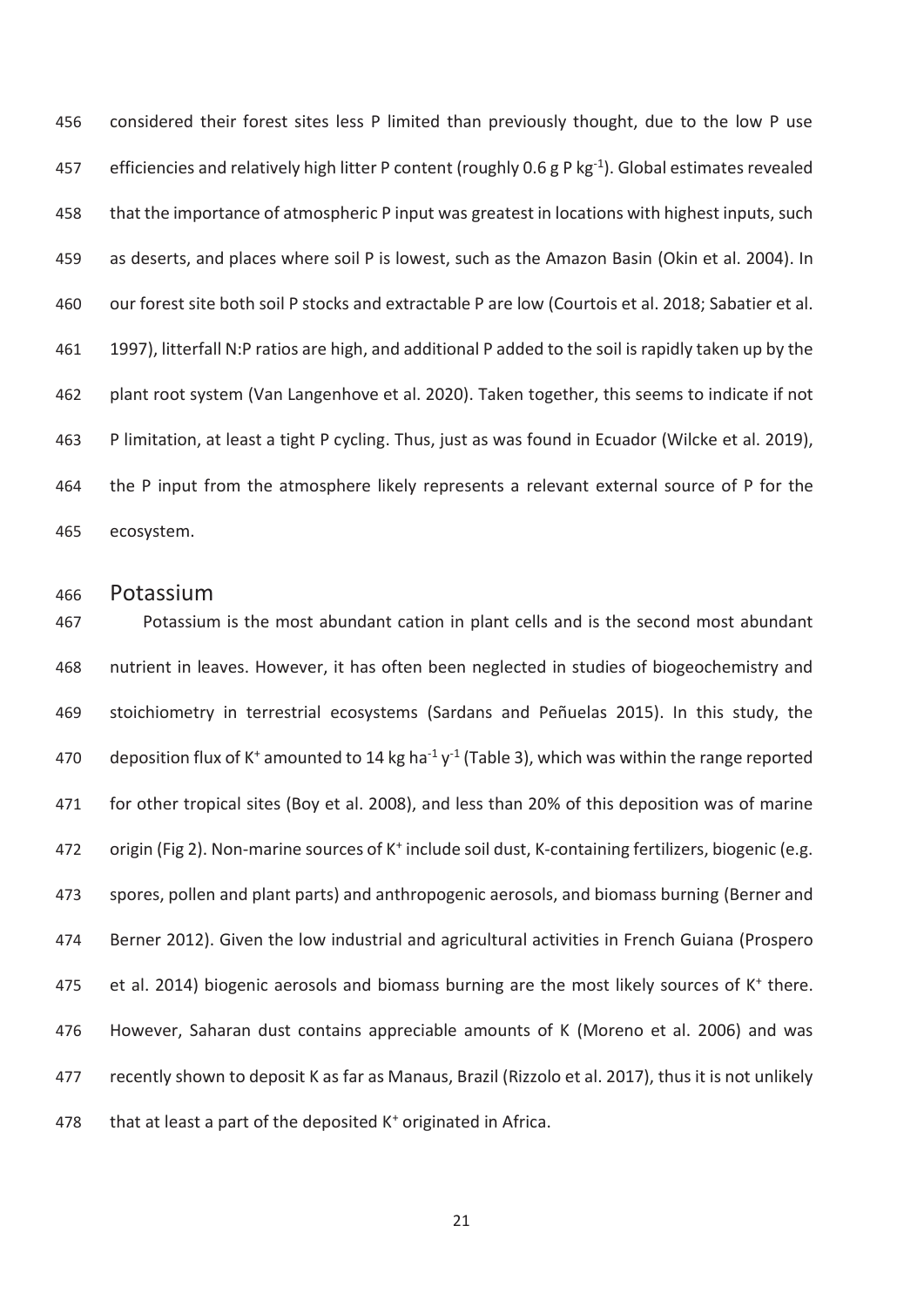$479$  The large amount of leached K<sup>+</sup> (Table 3) is in line with what is found in other forests 480 around the world where  $K^+$  deposition and subsequent movement through the canopy 481 generally results in the net removal of K from canopy surfaces in all biomes (Ponette-González 482 et al. 2016). Not only is dry-deposited  $K^+$  highly soluble in water, but internal plant  $K^+$  is 483 concentrated in cells near leaf surfaces (Schlesinger and Bernhardt 2013) and thus sensitive 484 to leakage following, e.g., cuticular damage. As a result,  $K^+$  is easily washed from canopy 485 surfaces and leached from plant tissues; thus K<sup>+</sup> leaching is generally high in wet environments 486 such as tropical forests, sometimes reaching up to 147 kg K<sup>+</sup> leached ha<sup>-1</sup> y<sup>-1</sup> (Boy and Wilcke 487 2008).

488 Here, we found that K cycling through litterfall was lower than in other tropical sites 489 (Hofhansl et al. 2011; Wood et al. 2006) and only amounted to 10.5 kg ha<sup>-1</sup> y<sup>-1</sup>, which was 490 lower than the combined bulk and dry deposition (14 kg ha<sup>-1</sup> y<sup>-1</sup>, Table 3). It is unknown if K is 491 limiting in our study site, but the low litter input rates seem to suggest it might be, and if this 492 is indeed the case the more than doubling of soil K input through the atmospheric deposition 493 (Figure 5) represents an important K source to the ecosystem.

494 Chloride

495 Both Cl<sup>-</sup> and Na<sup>+</sup> are the most abundant ions in seawater, between them constituting  $\pm$ 496 85% of the total salinity in the oceans, and it is commonly accepted that the primary source 497 of atmospheric chloride comes from the ocean. In areas close to the sea the Na<sup>+</sup>/Cl<sup>-</sup> ratio in 498 precipitation is typically that of sea salt (Keene et al. 1986), thus the sea salt fraction of Cl<sup>-</sup> in 499 these coastal areas is typically close to 100%. This was not observed at our site where Cl-500 deposition fluxes far exceeded those of Na<sup>+</sup> and the sea salt fraction of Cl<sup>-</sup> was just below 50%, 501 which is highly surprising for a forest situated close to the Ocean. French Guiana has few of 502 the typical anthropogenic Cl<sup>-</sup> sources, such as industrial and public fossil fuel combustion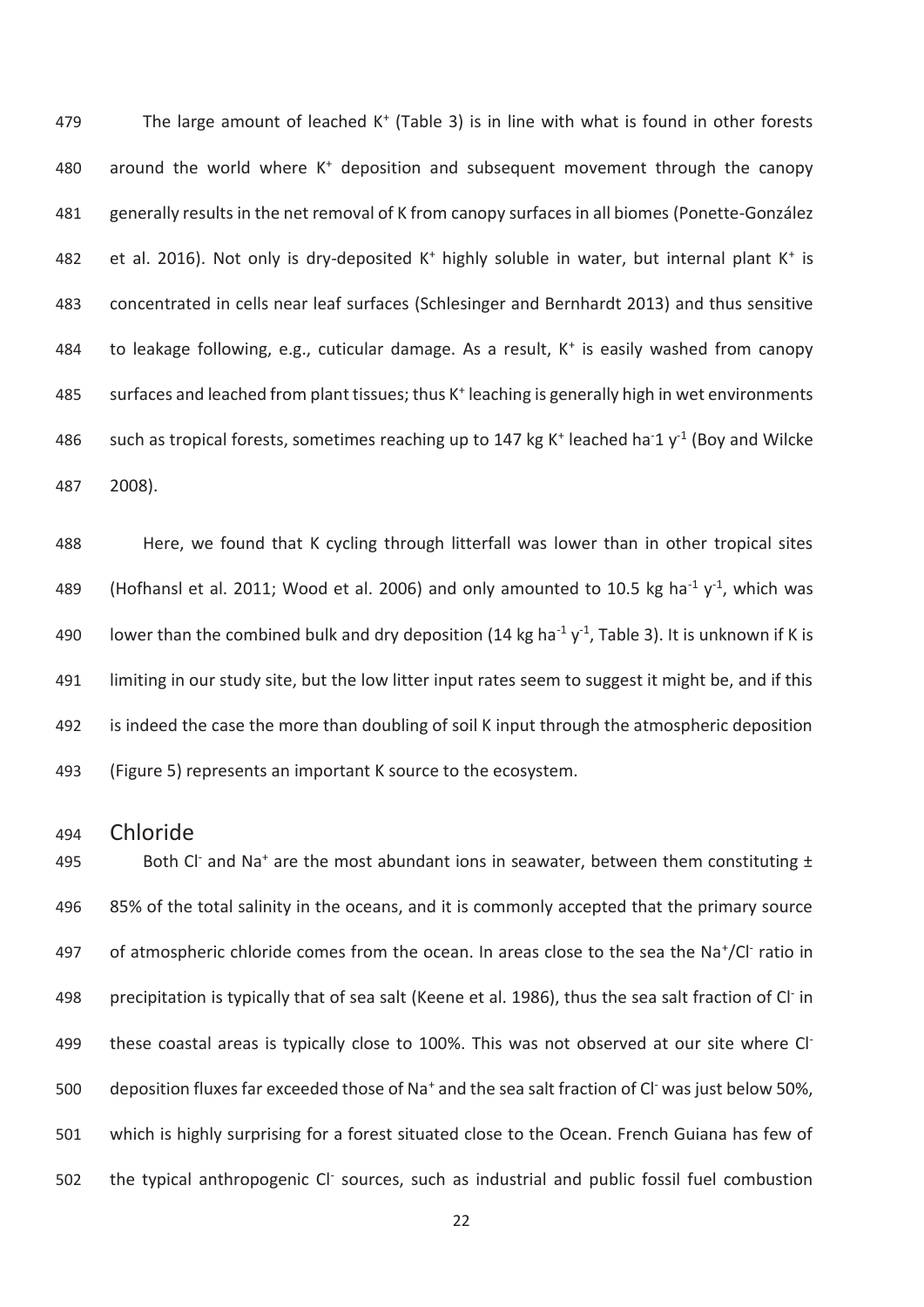503 (Prospero et al. 2014), and no volcanic emissions that can cause large Cl<sup>-</sup> inputs (Aiuppa et al. 504 2006), so these are unable to explain the unexpectedly high Cl<sup>-</sup> deposition. However, about 15 505 km away from the study site is the Guiana Space Centre (CSG), the main French and European 506 spaceport where during our measuring period twelve carrier rockets were launched. Each 507 carrier rocket had two booster rockets fuelled by 135 tons of a mixture of ammonium 508 perchlorate (68%), aluminium fuel (18%) and hydroxyl-terminated polybutadiene (14%) (ESA 509 2005). The combustion of ammonium perchlorate results in the production of water, 510 dioxygen, dinitrogen and hydrogen chloride. Hydrogen chloride is found primarily in gaseous 511 form at room temperatures and above (Breuer 2002) and can thus be deposited over a large 512 area in the days and weeks following the launch, as was shown at the John F. Kennedy space 513 centre, USA (Dreschel and Hall 1990). This may explain the high non-sea-salt fraction and 514 deposition of Cl<sup>-</sup>, which is more than five times higher than observed at other tropical sites, 515 many of which are situated near the coast (Vet et al. 2014).

# 516 Calcium, magnesium and sulphate

517 The deposition flux of Mg<sup>2+</sup> was within the ranges reported for other tropical sites, while 518 the amount of deposited Ca<sup>2+</sup> and  $SO_4^2$ <sup>-</sup> was relatively high (Boy et al. 2008). The sea salt 519 contributions of Ca<sup>2+</sup> and  $SO_4^2$  were below 25%, while that for Mg<sup>2+</sup> was above 80%, 520 illustrating that their main sources likely differed and that most of the Mg<sup>2+</sup> was of marine 521 origin. The deposition of Ca<sup>2+</sup> and  $SO_4^2$  correlated well over time (data not shown), which 522 could indicate that both were deposited together, possibly as calcium sulphate (CaSO<sub>4</sub>), 523 although we know of no local sources of CaSO<sub>4</sub> emissions that could explain its relatively high 524 deposition. Boy and Wilcke (2008) found that deposition of  $Ca^{2+}$  in an Andean forest was 525 mainly derived from Sahara dust and during their measurement period it exceeded 15 kg ha<sup>-1</sup> 526  $v<sup>1</sup>$ , higher than in many other tropical sites (Boy et al. 2008). Researchers calculated that for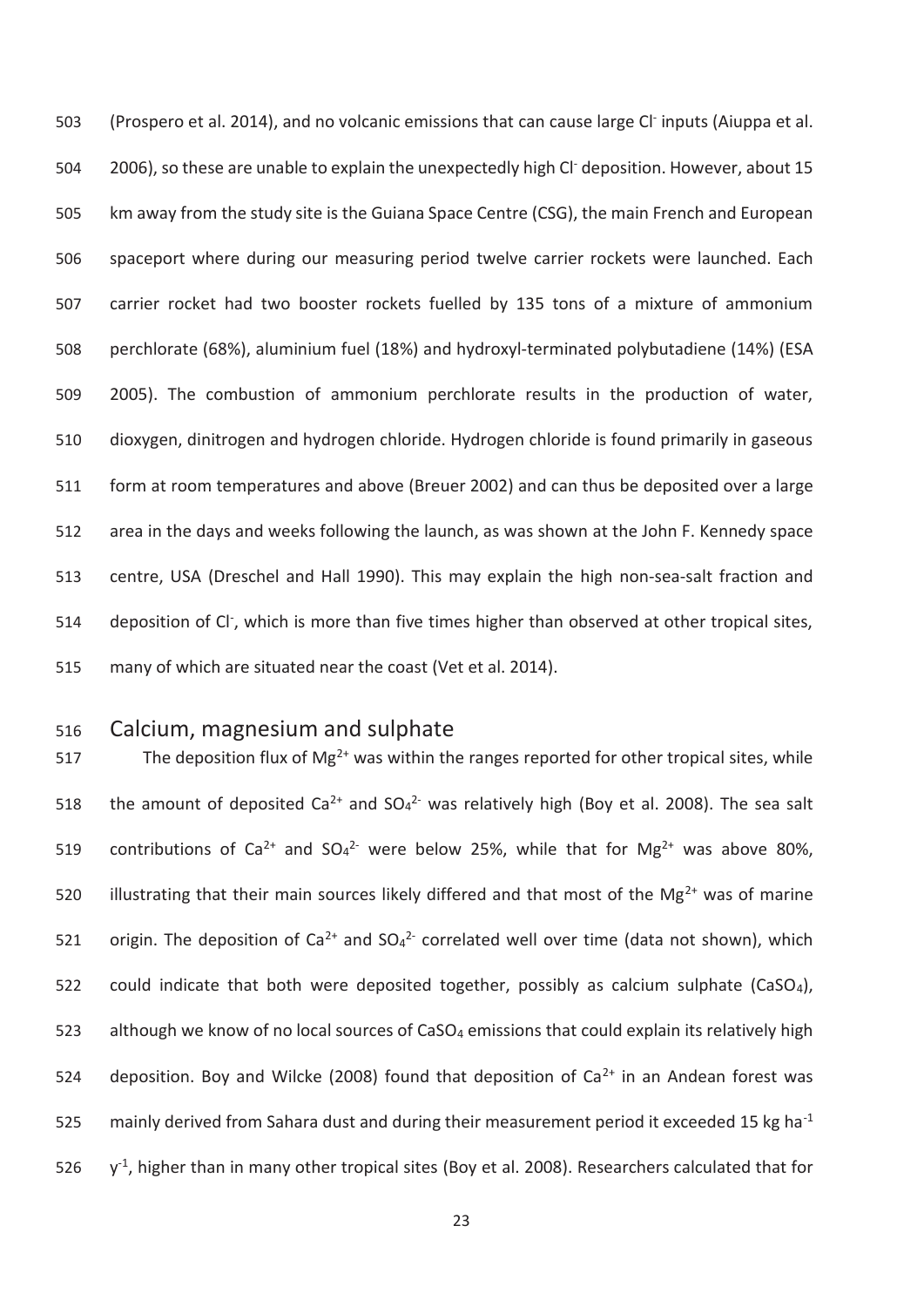527 Barbados, which just like French Guiana sits in the path of the transatlantic dust transported 528 from Africa, only 40% of the deposited non-sea-salt sulphate fraction was derived locally and 529 hypothesized that 60% may have come from African dust (Savoie et al. 1989).

530 We observed net canopy uptake of Ca<sup>2+</sup> and  $SO_4^2$ , while Mg<sup>2+</sup> was not retained in or 531 leached from the canopy. For Ca<sup>2+</sup> and  $SO_4^2$ , this is unlike most other studies carried out in 532 the neotropics where mostly leaching of  $Ca^{2+}$  (Boy and Wilcke 2008) and  $SO_4^{2-}$  (Junior et al. 533  $2015$ ) was found, but no canopy exchange has also been reported for SO<sub>4</sub><sup>2-</sup> (Zhang et al. 2007). 534 One of the reasons that in this study the canopy uptake of both these ions is so high is because, 535 according to the canopy budget model, the dry deposition is unusually high (Table 3). This 536 model makes two important assumptions that could lead to inaccuracies. Firstly it assumes 537 that all ions are deposited with equal efficiency as Na<sup>+</sup>, which is not the case (Ruijgrok et al. 538 1997), and secondly it assumes that Na<sup>+</sup> is an inert tracer ion that is not influenced by canopy 539 exchange, which is also not always true (Staelens et al. 2008; Wanek et al. 2007). However, in 540 the case of SO<sub>4</sub><sup>2-</sup> and Ca<sup>2+</sup>, even disregarding the contribution of dry deposition would still lead 541 to a net canopy uptake of these ions, which is uncommon. One notable exception is a study 542 from two forests in southern Venezuela (Jordan et al. 1980). There, the authors found that 543 SO<sub>4</sub><sup>2-</sup> and Ca<sup>2+</sup> throughfall flux was much lower than precipitation flux and hypothesized this 544 was a nutrient conservation strategy of their forests after it had been predicted that these 545 nutrients were limiting in the region. We have no knowledge of  $SO_4^2$  or  $Ca^{2+}$  nutrient scarcity 546 in our study site, but canopy epiphytes may represent one source of canopy uptake as several 547 studies have shown that they can take up nutrients including  $SO_4^{2-}$  and  $Ca^{2+}$  from the incoming 548 rainfall (Van Stan and Pypker 2015).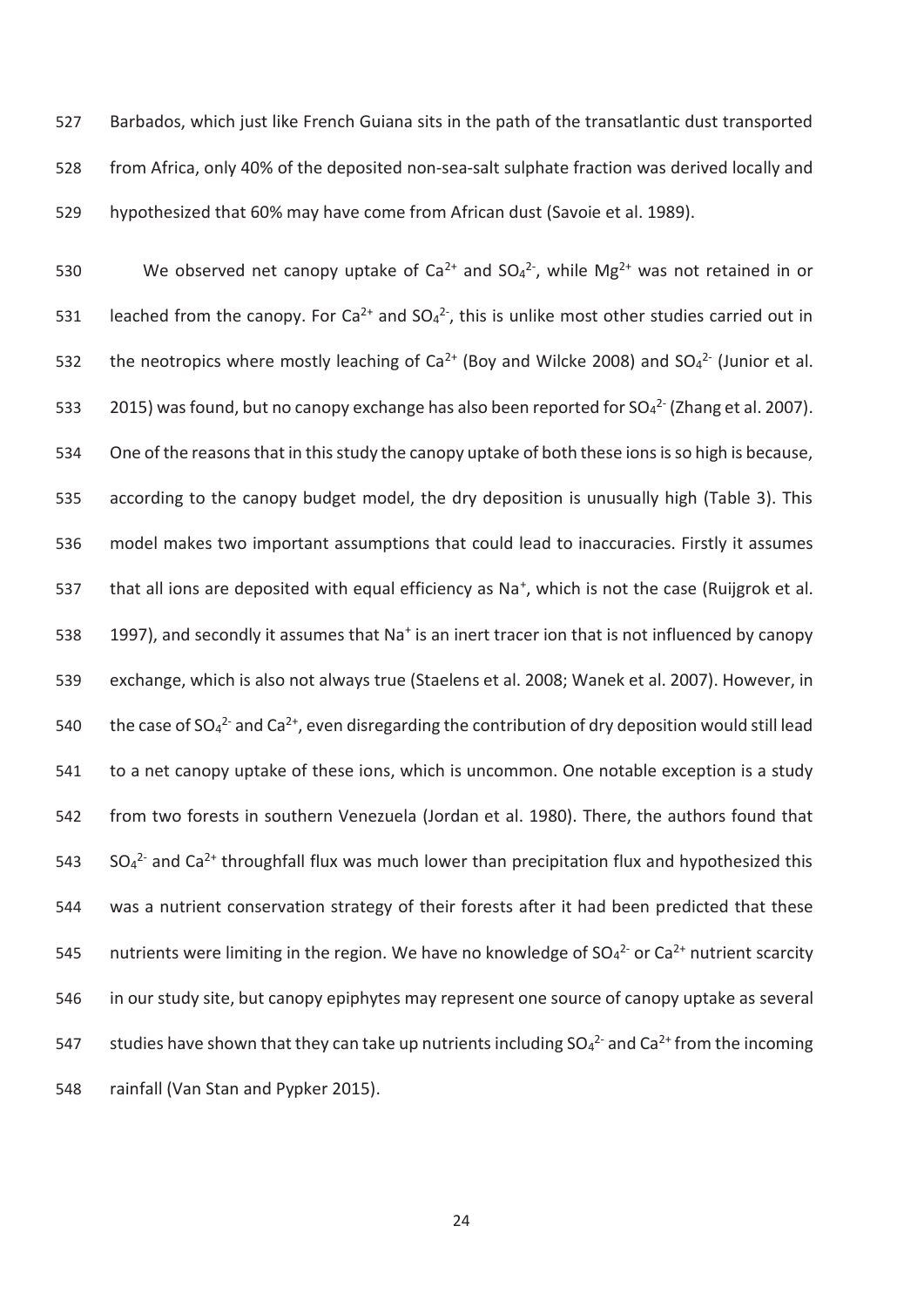# 549 Conclusion

550 We found low bulk precipitation rates of  $N_{in}$ , while DON deposition was relatively high. Low 551 rates of N<sub>in</sub> deposition are consistent with low anthropogenic emissions, while high DON 552 could be derived from biomass burning, either in the nearby Amazon or, at least to some 553 extent, transported from Africa by the trade winds. Bulk precipitation P deposition was 554 within the range of deposition rates reported for other tropical forest, but instead of P 555 leaching from the canopy we found significant canopy uptake of  $P_{in}$ , which could be due to 556 retention by canopy bryophytes, epiphytes and canopy dwelling bacteria. The yearly bulk 557 atmospheric P deposition represented 30% of the annual P input to the forest soil by 558 litterfall and the high litterfall N:P ratios were likely because of efficient P resorption, an 559 indication of tight P cycling. Atmospheric P deposition, which here represented 20% of the 560 annual P input to the forest floor (wet deposition, dry deposition and litterfall) after 561 accounting for canopy uptake of  $P_{in}$ , is thus likely important for replenishing the P lost 562 through erosion and soil leaching in this, arguably, P limited tropical forest.

563 The K<sup>+</sup> bulk precipitation flux was similar to other tropical sites, however the litterfall 564 showed surprisingly low K<sup>+</sup> concentrations, amounting to less K<sup>+</sup> input to the forest floor than through bulk precipitation. There is likely efficient resorption of foliar K<sup>+</sup> before 566 abscission, but the severe canopy leaching shows that throughfall provides an important 567 pathway of K<sup>+</sup> input to the soil and trees with efficient soluble K<sup>+</sup> uptake mechanisms could 568 greatly benefit from this input.

569 Lastly, the deposition rate of CI was high and a large percentage of this flux could not be 570 linked to sea salt depositions, which is typical for study sites near the coast. We suspect that 571 the nearby activities of the European spaceport, and specifically their ammonium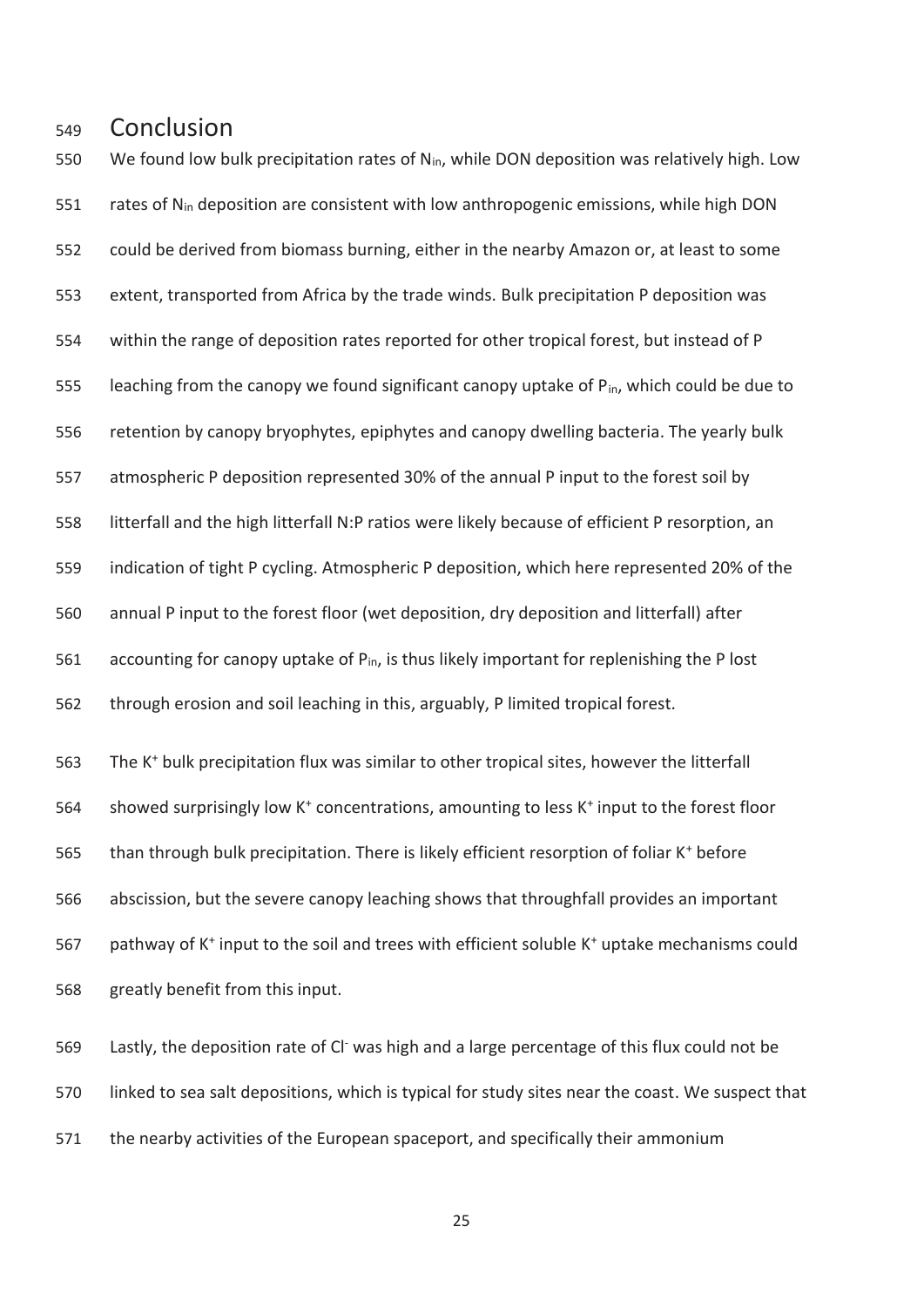- 572 perchlorate fuelled rocket launches, have caused large inputs of Cl<sup>-</sup> that could not be linked
- 573 to marine depositions.

# 574 Acknowledgements

- 575 This research was supported by the European Research Council Synergy grant ERC-2013-
- 576 SyG.610028-IMBALANCE-P and the Paracou station is supported by an "Investissement
- 577 d'Avenir" grant from the Agence Nationale de la Recherche (CEBA, ref ANR-10-LABX-25-01).
- 578 We are grateful to Benoit Burban for providing us with the rainfall data collected at the
- 579 Paracou flux tower, to Valentine Alt for assistance in the field and for Tom Van der Spiet for
- 580 laboratory analyses.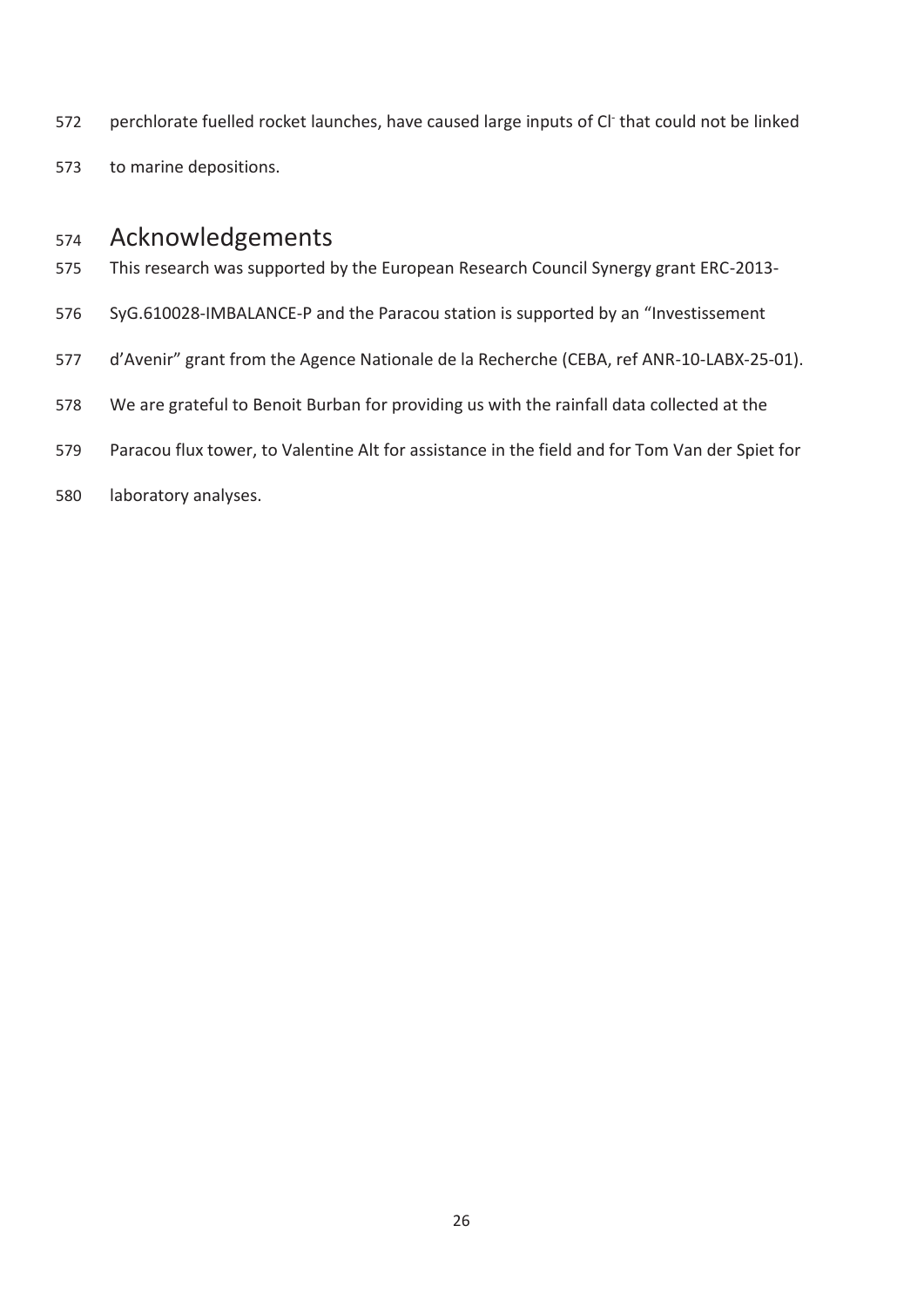## Tables

Table 1 The range, mean and median of coefficients of variation (CVs) for the ions measured in the bulk deposition. For each sampling period a CV was calculated (N = 3).

|               | $NO3$ -<br>N | $NH_4$ <sup>+</sup> -<br>N | <b>DON</b> | <b>TDN</b> | $P_{in}$ | <b>DOP</b> | <b>TDP</b> | $Na+$ | Cl <sup>-</sup> | $K^+$ | $Ca2+$ | $Mg^{2+}$ | SO <sub>4</sub> <sup>2</sup> |
|---------------|--------------|----------------------------|------------|------------|----------|------------|------------|-------|-----------------|-------|--------|-----------|------------------------------|
| Min CV $(%)$  |              | 8                          |            |            |          | 16         |            |       |                 |       |        |           |                              |
| Max CV $(%)$  | 88           | 173                        | 137        | 105        | 173      | 173        | 161        | 87    | 60              | 102   | 87     | 173       | 87                           |
| Mean CV (%)   | 30           | 77                         | 30         | 26         | 53       | 119        | 43         | 23    | 14              | 36    | 17     | 37        | 16                           |
| Median CV (%) | 26           | 67                         | 23         | 20         | 39       | 173        | 28         | 16    | 11              | 32    | 14     | 28        | 3                            |

Table 2 Pearson correlations between the captured rainfall volume (as bulk precipitation and throughfall) and the concentration (mg L<sup>-1</sup>) and deposition flux (kg ha<sup>-1</sup> y<sup>-1</sup>) of each ion.

|                              |               | <b>Bulk Precipitation</b> | Throughfall   |            |  |  |  |
|------------------------------|---------------|---------------------------|---------------|------------|--|--|--|
|                              | Concentration | Flux                      | Concentration | Flux       |  |  |  |
| $NO3 - N$                    | $-0.280$      | $0.559***$                | $-0.483***$   | $0.655***$ |  |  |  |
| $NH_4$ <sup>+</sup> -N       | $-0.438**$    | $0.442**$                 | $-0.544***$   | $0.378*$   |  |  |  |
| <b>DON</b>                   | $-0.445**$    | $0.691***$                | $-0.587***$   | $0.754***$ |  |  |  |
| <b>TDN</b>                   | $-0.487***$   | $0.736***$                | $-0.592***$   | $0.769***$ |  |  |  |
| $P_{in}$                     | $-0.350*$     | $0.489**$                 | $-0.490***$   | $0.398*$   |  |  |  |
| <b>DOP</b>                   | $-0.057$      | 0.247                     | $-0.496***$   | 0.285      |  |  |  |
| <b>TDP</b>                   | $-0.372**$    | $0.531***$                | $-0.573***$   | $0.403**$  |  |  |  |
| $Na+$                        | $-0.221$      | $0.550***$                | $-0.493***$   | $0.685***$ |  |  |  |
| $Cl^-$                       | $-0.208$      | $0.754***$                | $-0.376**$    | $0.780***$ |  |  |  |
| SO <sub>4</sub> <sup>2</sup> | $-0.093$      | $0.777***$                | $-0.569***$   | $0.839***$ |  |  |  |
| $K^+$                        | $-0.088$      | $0.736***$                | $-0.489***$   | $0.605***$ |  |  |  |
| $Ca2+$                       | $-0.461**$    | $0.818***$                | $-0.612***$   | $0.846***$ |  |  |  |
| $Mg^{2+}$                    | $-0.392**$    | $0.584***$                | $-0.630***$   | $0.661***$ |  |  |  |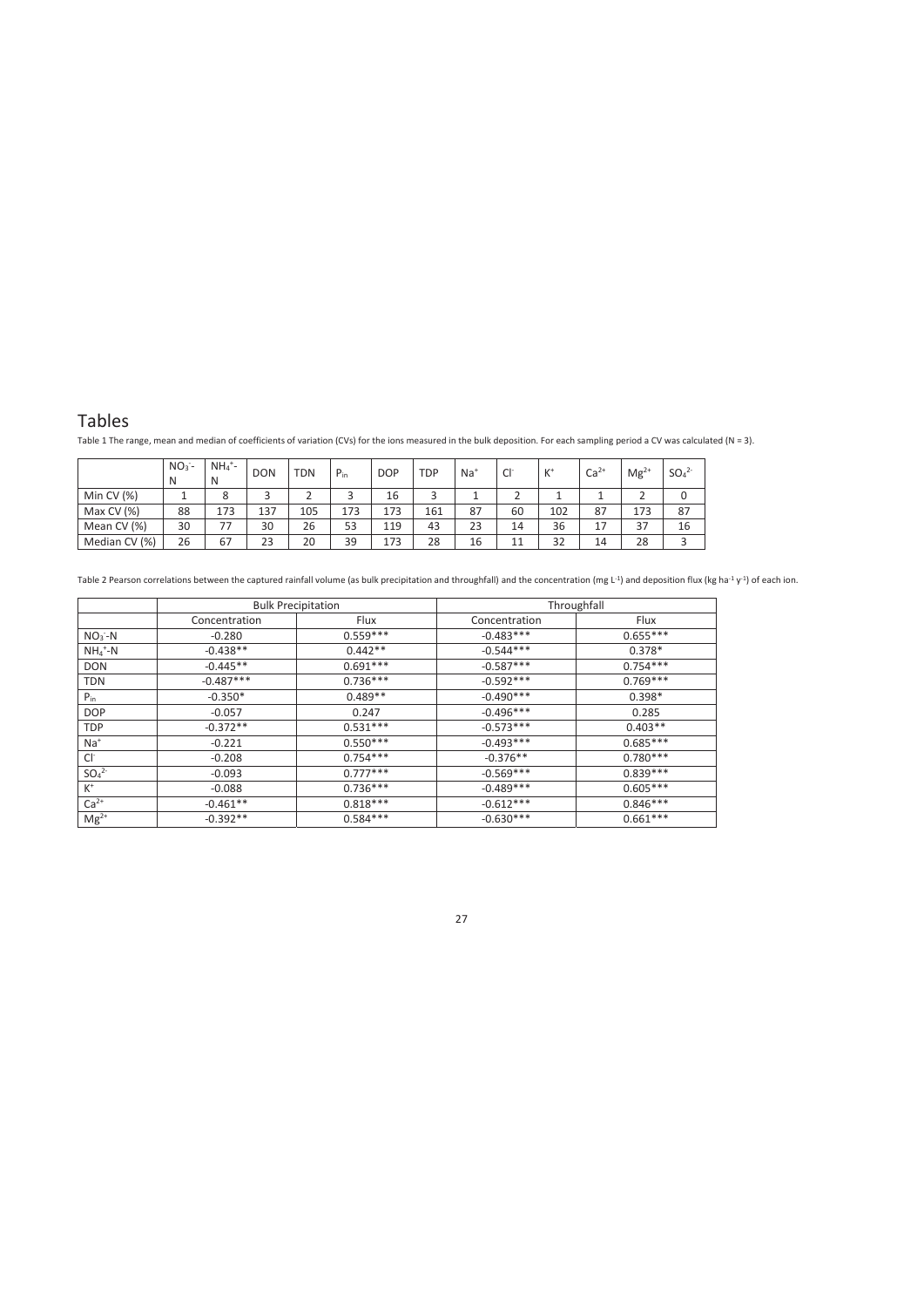Table 3 The average concentrations of each ion (mg L<sup>-1</sup>) over the entire study period (Aug 2016 – Nov 2017) and for one calendar year (September 2016 until September 2017) in both bulk<br>deposition and throughfall. The ave

|                                                                                   | $NO3 - N$                  | $NH_4$ <sup>+</sup> -N           | <b>DON</b>                  | <b>TDN</b>                     | $PO4^{2}-P$                | <b>DOP</b>                    | <b>TDP</b>                 | $Na+$          | Cl <sup>-</sup>                  | $K^+$                     | $Ca2+$             | $Mg^{2+}$            | $SO4^{2-}$                      | C                        | N: P   |
|-----------------------------------------------------------------------------------|----------------------------|----------------------------------|-----------------------------|--------------------------------|----------------------------|-------------------------------|----------------------------|----------------|----------------------------------|---------------------------|--------------------|----------------------|---------------------------------|--------------------------|--------|
| <b>Bulk</b><br>deposition<br>concentration<br>over<br>study period (mg $L^{-1}$ ) | 0.031<br>(0.005)           | 0.020<br>(0.004)                 | 0.25<br>(0.02)              | 0.30<br>(0.02)                 | 0.010<br>(0.002)           | 0.002<br>(0.001)              | 0.013<br>(0.002)           | 0.93<br>(0.13) | 3.38<br>(0.20)                   | 0.32<br>(0.02)            | 0.78<br>(0.06)     | 0.16<br>(0.02)       | 1.43<br>(0.04)                  |                          | 51(4)  |
| Throughfall<br>concentration<br>over<br>study period (mg $L^{-1}$ )               | 0.020<br>(0.002)           | 0.033<br>(0.010)                 | 0.47<br>(0.04)              | 0.52<br>(0.05)                 | 0.011<br>(0.002)           | 0.007<br>(0.002)              | 0.018<br>(0.004)           | 1.63<br>(0.18) | 3.98<br>(0.40)                   | 1.54<br>(0.25)            | 1.01<br>(0.107)    | 0.28<br>(0.03)       | 1.72<br>(0.08)                  | $\overline{\phantom{0}}$ | 64(7)  |
| <b>Bulk</b><br>deposition<br>concentration for one<br>year (mg $L^{-1}$ )         | 0.031<br>(0.004)           | 0.019<br>(0.003)                 | 0.25<br>(0.02)              | 0.30<br>(0.02)                 | 0.009<br>(0.002)           | 0.002<br>(0.001)              | 0.011<br>(0.002)           | 0.95<br>(0.14) | 3.43<br>(0.19)                   | 0.36<br>(0.02)            | 0.77<br>(0.05)     | 0.16<br>(0.02)       | 1.41<br>(0.05)                  | -                        | 60(4)  |
| Throughfall<br>concentration for one<br>year (mg $L^{-1}$ )                       | 0.018<br>(0.002)           | 0.028<br>(0.008)                 | 0.44<br>(0.03)              | 0.49<br>(0.04)                 | 0.01<br>(0.002)            | 0.005<br>(0.001)              | 0.015<br>(0.003)           | 1.62<br>(0.20) | 4.00<br>(0.45)                   | 1.39<br>(0.25)            | 0.97<br>(0.07)     | 0.27<br>(0.03)       | 1.69<br>(0.08)                  | $\overline{\phantom{0}}$ | 72(6)  |
| Bulk deposition (kg ha-<br>$1 \sqrt{1}$                                           | 1.092<br>(0.161)           | 0.677<br>(0.119)                 | 8.75<br>(0.62)              | 10.51<br>(0.73)                | 0.319<br>(0.054)           | 0.084<br>(0.024)              | 0.403<br>(0.036)           | 33.8<br>(4.6)  | 121.9<br>(7.0)                   | 11.2<br>(0.7)             | 27.2<br>(1.8)      | 5.7<br>(0.6)         | 50.1<br>(1.9)                   | -                        | 58(5)  |
| Dry deposition (kg ha <sup>-1</sup><br>$y^{-1}$                                   | 0.275<br>(0.223)           | 0.167<br>(0.136)                 | 2.20<br>(1.77)              | 2.64<br>(2.12)                 | 0.080<br>(0.067)           | 0.021<br>(0.019)              | 0.101<br>(0.083)           | 8.5<br>(6.9)   | 30.6<br>(24.6)                   | 2.8<br>(2.3)              | 6.9<br>(5.5)       | 1.4<br>(1.2)         | 12.6<br>(10.1)                  |                          | 58     |
| Throughfall (kg ha <sup>-1</sup> $y$ <sup>-1</sup> )                              | 0.482<br>(0.051)           | 0.743<br>(0.223)                 | 11.44<br>(0.9)              | 12.67<br>(1.10)                | 0.255<br>(0.053)           | 0.136<br>(0.038)              | 0.395<br>(0.075)           | 42.5<br>(5.0)  | 104.6<br>(11.3)                  | 36.5<br>(6.1)             | 25.3<br>(1.8)      | 7.0<br>(0.8)         | 44.2<br>(2.3)                   | $\overline{\phantom{a}}$ | 71(7)  |
| Canopy exchange (kg<br>$ha^{-1}y^{-1}$ )                                          | $-0.890$<br>(0.270)<br>*** | $-0.108$<br>(0.268)<br><b>NS</b> | 0.37<br>(2.06)<br><b>NS</b> | $-0.60$<br>(2.48)<br><b>NS</b> | $-0.144$<br>(0.111)<br>$*$ | 0.031<br>(0.048)<br><b>NS</b> | $-0.107$<br>(0.079)<br>$*$ | $0(0)$ NS      | $-48.8$<br>$(27.8)$ <sup>*</sup> | 21.5<br>$(6.4)$ **<br>$*$ | $-9.1$<br>$(6.0)*$ | $-0.2$<br>$(1.5)$ NS | $-18.6$<br>$(10.5)^*$<br>$\ast$ |                          | 12     |
| Litterfall (kg ha <sup>-1</sup> $v$ <sup>-1</sup> )                               | $\overline{\phantom{a}}$   |                                  |                             | 81.75<br>(3.00)                |                            | $\overline{\phantom{a}}$      | 1.52<br>(0.08)             |                |                                  | 10.6<br>(0.5)             | 41.8<br>(1.6)      | 15.7<br>(0.6)        |                                 | 3292<br>(122)            | 119(5) |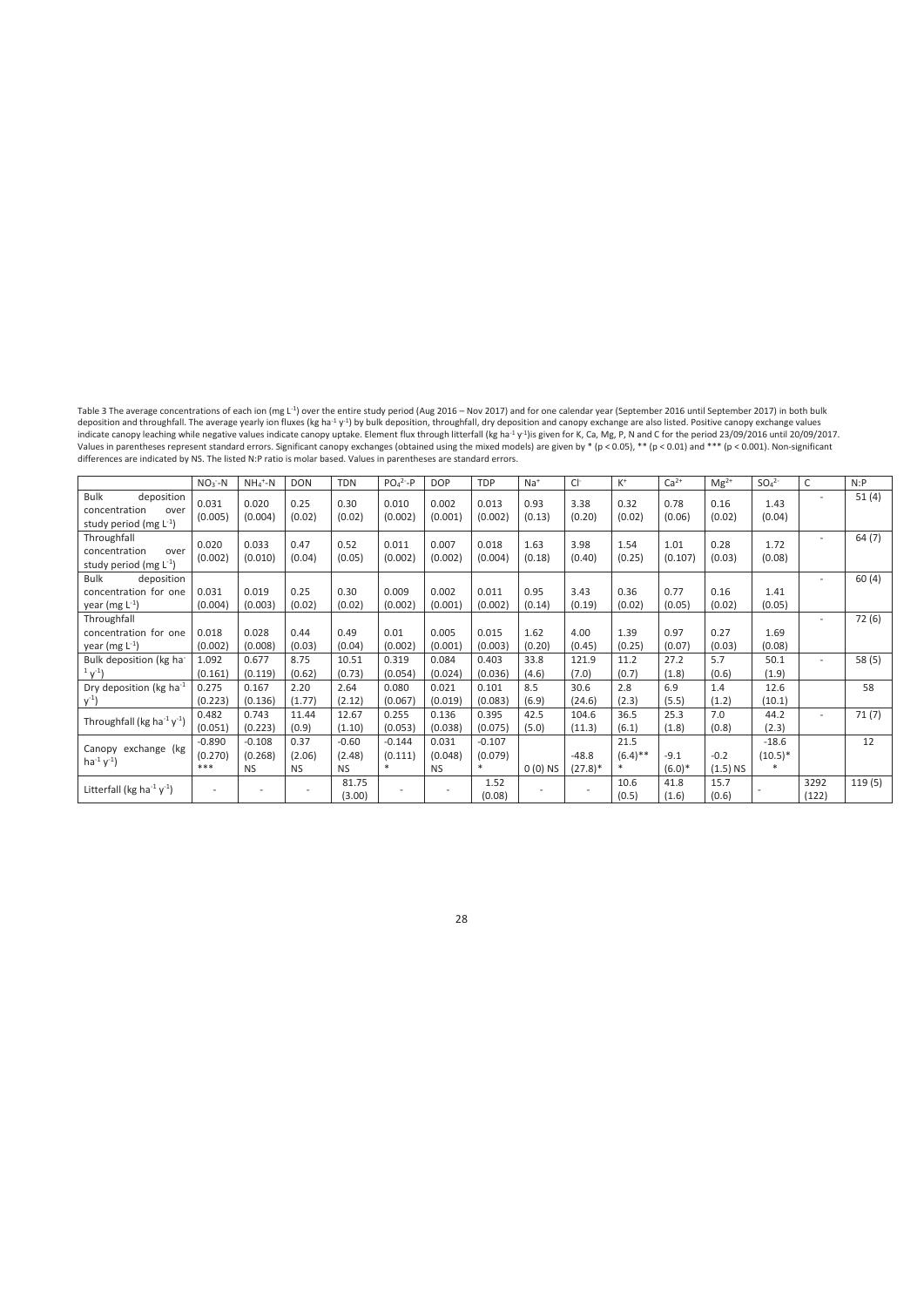

Figure 1 Mean monthly precipitation measured in the bulk precipitation (black) and throughfall (grey) over the period August 19<sup>th</sup> 2016 until November 15<sup>th</sup> 2017. The horizontal dashed line indicates a precipitation of 100 mm and all months with lower precipitation are considered dry season months



Figure 2 The marine (sea-salt, black) or non-marine (non-sea-salt, grey) origin of Cl<sup>-</sup>, SO<sub>4</sub><sup>2-</sup>, K<sup>+</sup>, Ca<sup>2+</sup> and Mg<sup>2+</sup> expressed as a percentage, assuming all Na<sup>+</sup> was marine in origin (see Berner and Berner 2012).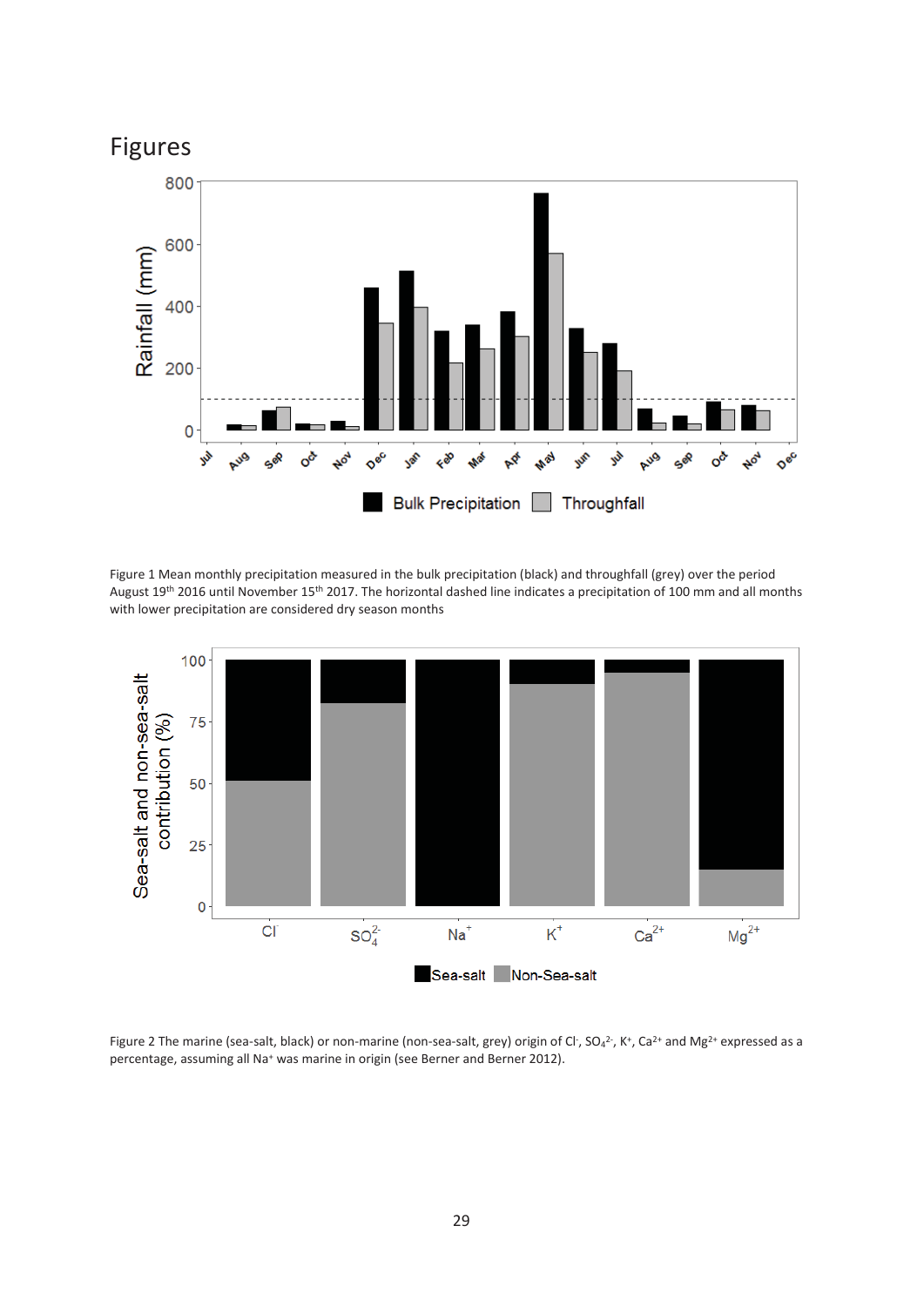

Figure 3 Relationship between (a) bulk precipitation and the throughfall volume measured for a given sampling period, and (b) bulk precipitation and the precipitation volume intercepted by the canopy. The 1:1 line in graph (a) is given by the dashed black line. Both the R² and the significance of the Pearson correlation are given.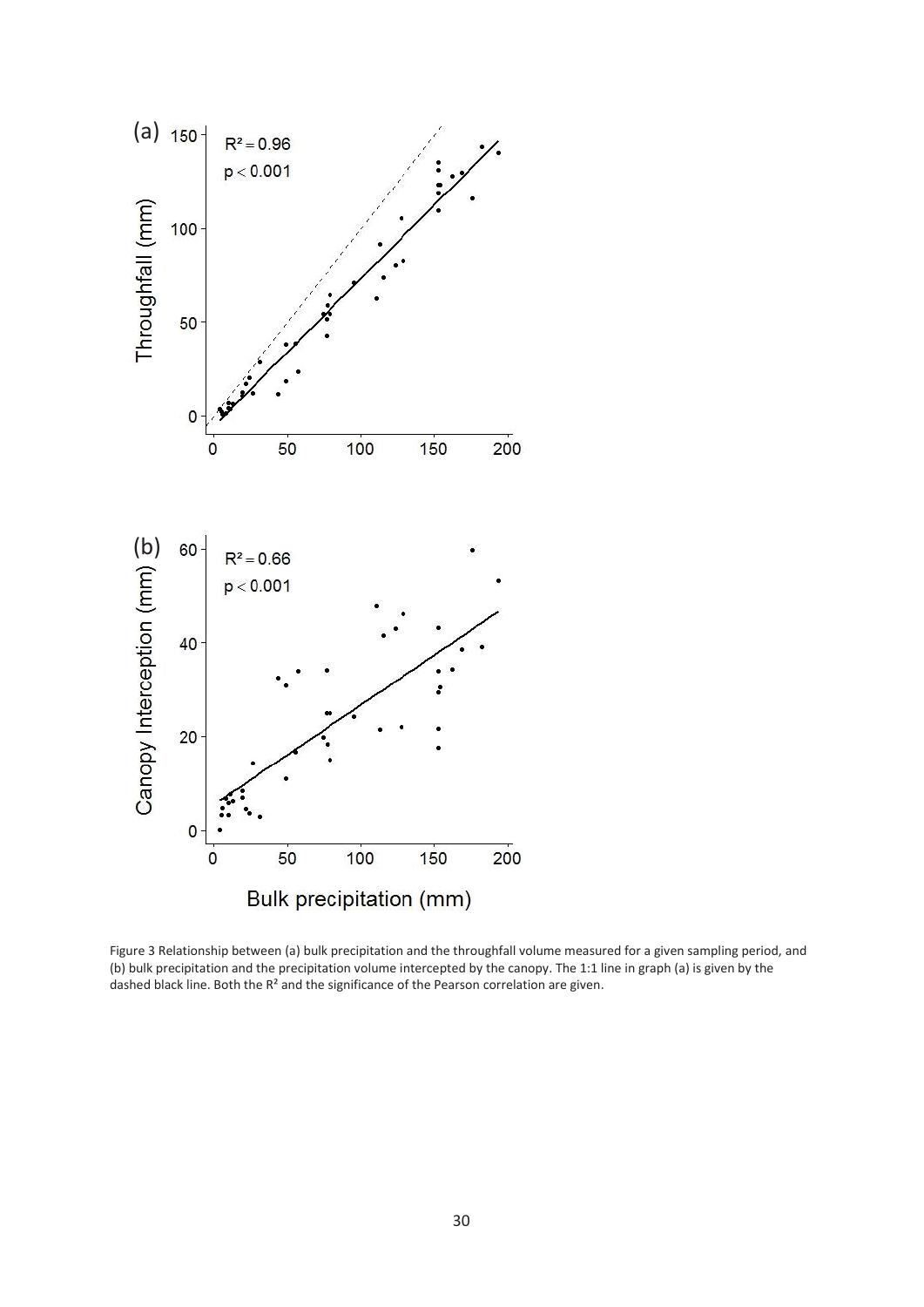

Figure 4 Litterfall over the entire study period. The 95% confidence interval is depicted by the grey band and the overall average litterfall is depicted by the horizontal line. Note that the y-axis does not start on 0.



Figure 5 Overview of the inputs, outputs and canopy exchange measured in this study for total dissolved nitrogen (TDN), total dissolved phosphorus (TDP), potassium (K), calcium (Ca) and magnesium (Mg). Negative values for CE indicate canopy uptake and positive values indicate canopy leaching. Value units are kg ha<sup>-1</sup> y<sup>-1</sup>. BD = Bulk deposition, DD = Dry deposition, TF = Throughfall, CE = Canopy Exchange and LF = Litterfall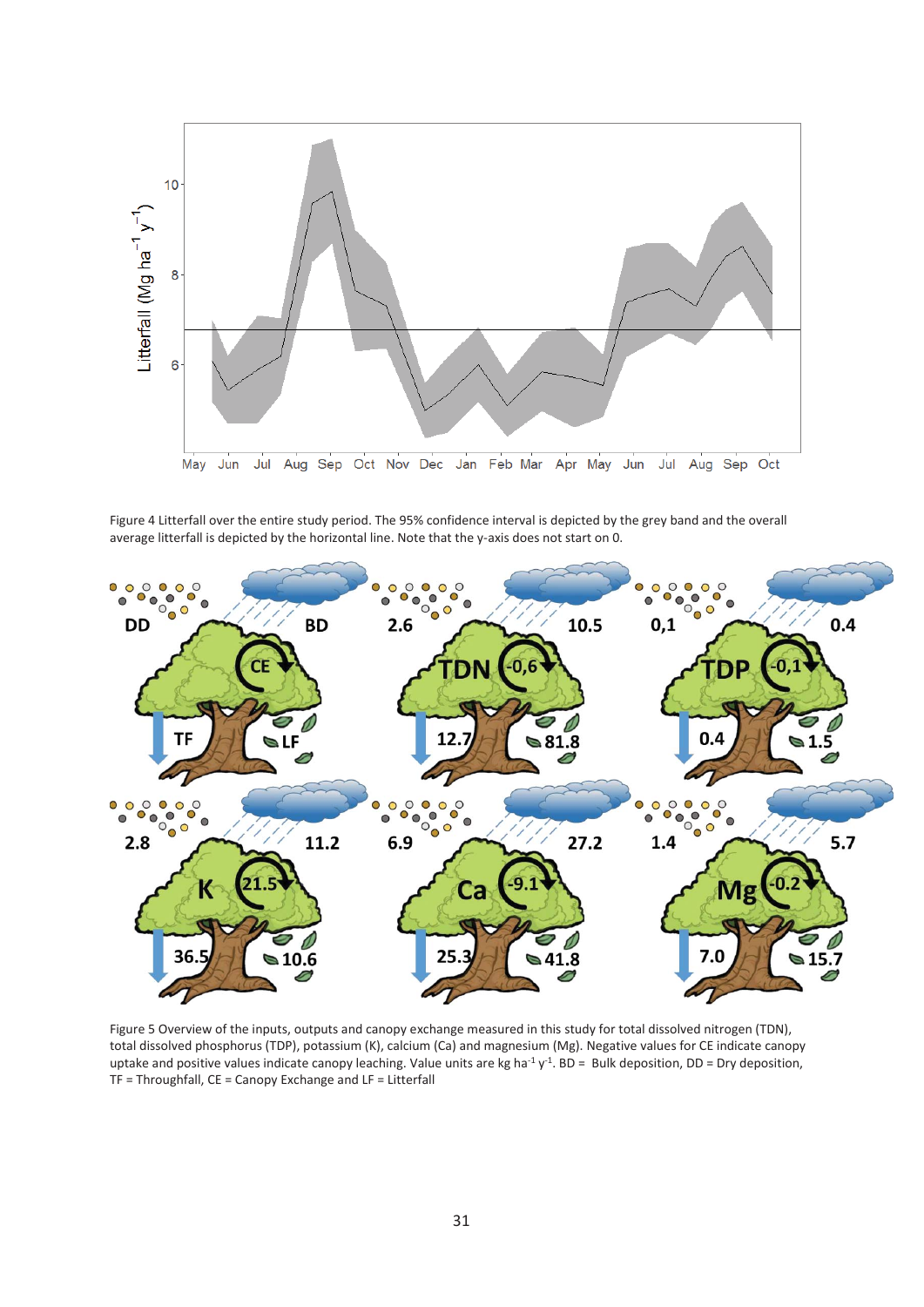# References

- Aguilos M, Stahl C, Burban B et al. (2019) Interannual and Seasonal Variations in Ecosystem Transpiration and Water Use Efficiency in a Tropical Rainforest Forests 10:14
- Aiuppa A, Bellomo S, Brusca L, D'Alessandro W, Di Paola R, Longo M (2006) Major-ion bulk deposition around an active volcano (Mt. Etna, Italy) Bulletin of Volcanology 68:255-265 doi:10.1007/s00445-005-0005-x
- Alvarez-Clare S, Mack MC (2015) Do Foliar, Litter, and Root Nitrogen and Phosphorus Concentrations Reflect Nutrient Limitation in a Lowland Tropical Wet Forest? PloS one 10:e0123796 doi:10.1371/journal.pone.0123796
- Andreae MO, Talbot RW, Berresheim H, Beecher KM (1990) Precipitation chemistry in central Amazonia Journal of Geophysical Research: Atmospheres 95:16987-16999 doi:10.1029/JD095iD10p16987
- Baillie IC (1996) Soils of the humid tropics. In: Richards PW (ed) The tropical rain forest. Cambridge University Press, Cambridge, pp 256-285
- Bales RC, Conklin MH, Kerkez B et al. (2011) Sampling Strategies in Forest Hydrology and Biogeochemistry. In: Levia DF, Carlyle-Moses D, Tanaka T (eds) Forest Hydrology and Biogeochemistry: Synthesis of Past Research and Future Directions. Springer Netherlands, Dordrecht, pp 29-44. doi:10.1007/978-94-007-1363-5\_2
- Barkley AE, Prospero JM, Mahowald N et al. (2019) African biomass burning is a substantial source of phosphorus deposition to the Amazon, Tropical Atlantic Ocean, and Southern Ocean Proceedings of the National Academy of Sciences 116:16216-16221 doi:10.1073/pnas.1906091116
- Bauters M, Drake TW, Verbeeck H et al. (2018) High fire-derived nitrogen deposition on central African forests Proceedings of the National Academy of Sciences of the United States of America 115:549-554 doi:10.1073/pnas.1714597115
- Bauters M, Verbeeck H, Rütting T et al. (2019) Contrasting nitrogen fluxes in African tropical forests of the Congo Basin Ecol Monogr 89:e01342 doi:doi:10.1002/ecm.1342
- Ben-Ami Y, Koren I, Rudich Y, Artaxo P, Martin ST, Andreae MO (2010) Transport of North African dust from the Bodélé depression to the Amazon Basin: a case study Atmos Chem Phys 10:7533-7544 doi:10.5194/acp-10-7533-2010
- Berner EK, Berner RA (2012) Global Environment Water, Air, and Geochemical Cycles. Second Edition edn. Princeton University Press, Princeton, USA
- Bonal D, Bosc A, Ponton S et al. (2008) Impact of severe dry season on net ecosystem exchange in the Neotropical rainforest of French Guiana Global Change Biology 14:1917-1933 doi:10.1111/j.1365-2486.2008.01610.x
- Boy J, Rollenbeck R, Valarezo C, Wilcke W (2008) Amazonian biomass burning-derived acid and nutrient deposition in the north Andean montane forest of Ecuador Global Biogeochem Cy 22:n/a-n/a doi:10.1029/2007gb003158
- Boy J, Wilcke W (2008) Tropical Andean forest derives calcium and magnesium from Saharan dust Global Biogeochem Cy 22 doi:10.1029/2007gb002960
- Bredemeier M (1988) Forest canopy transformation of atmospheric deposition Water, Air, and Soil Pollution 40:121-138 doi:10.1007/BF00279460
- Breuer D (2002) Volatile Inorganic Acids (HCl, HBr, HNO3). In: Greim H, Kettrup A (eds) Analyses of Hazardous Substances in Air, vol Six. Wiley-VCH, pp 211-223. doi:10.1002/352760023X.ch16
- Chave J, Navarrete D, Almeida S et al. (2010) Regional and seasonal patterns of litterfall in tropical South America Biogeosciences 7:43-55 doi:10.5194/bg-7-43-2010
- Cornell SE, Jickells TD, Cape JN, Rowland AP, Duce RA (2003) Organic nitrogen deposition on land and coastal environments: a review of methods and data Atmospheric Environment 37:2173- 2191 doi:https://doi.org/10.1016/S1352-2310(03)00133-X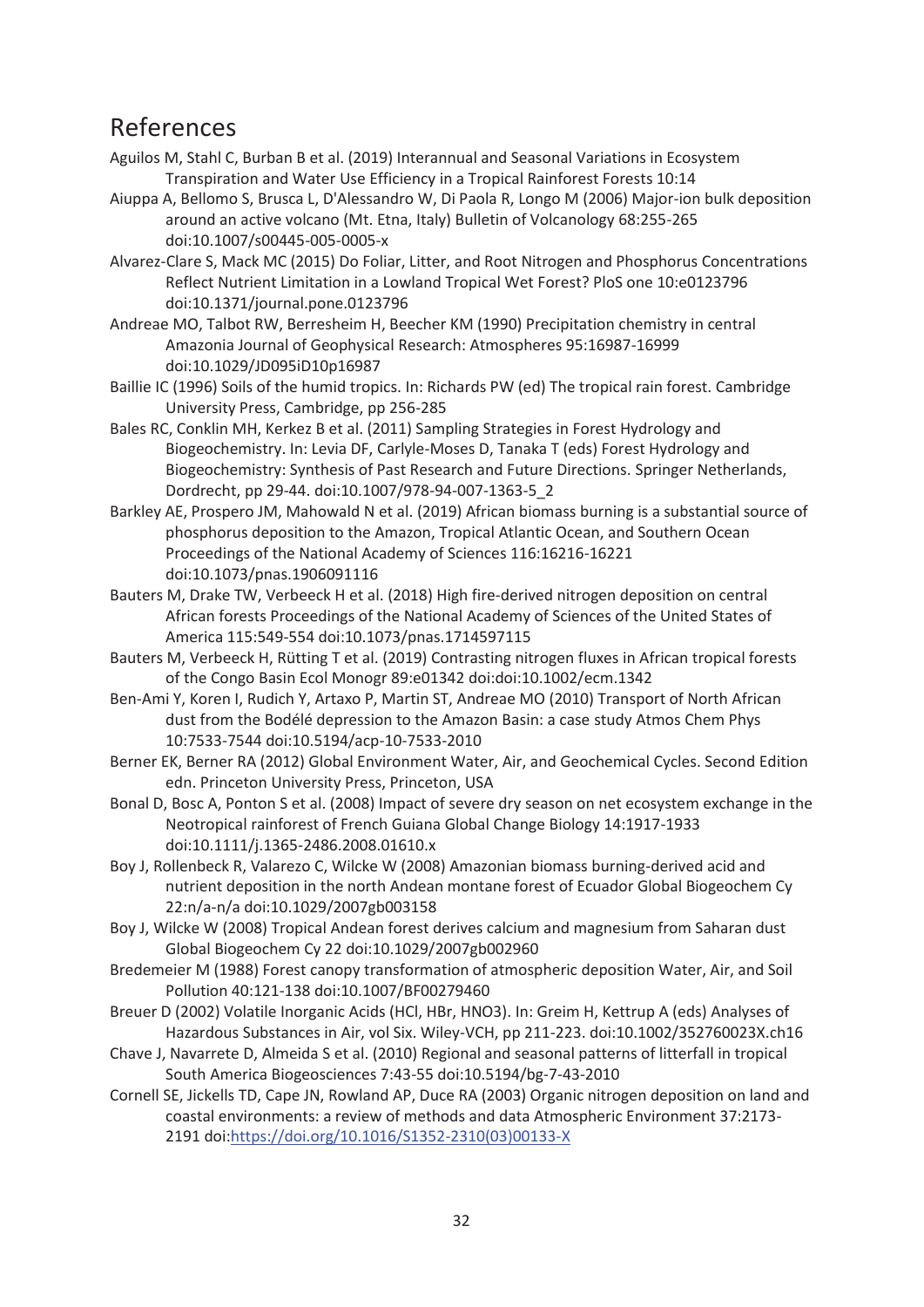- Courtois EA, Stahl C, Van den Berge J et al. (2018) Spatial Variation of Soil CO2, CH4 and N2O Fluxes Across Topographical Positions in Tropical Forests of the Guiana Shield Ecosystems doi:10.1007/s10021-018-0232-6
- Dämmgen U, Erisman JW (2005) Emission, transmission, deposition and environmental effects of ammonia from agricultural sources. In: Kuczunski T, Dämmgen U, Webb J, Myczko A (eds) Emissions from European agriculture. Wageningen Academic Publishers, Wageningen, pp 97 - 112
- Deusdará KRL, Forti MC, Borma LS, Menezes RSC, Lima JRS, Ometto JPHB (2016) Rainwater chemistry and bulk atmospheric deposition in a tropical semiarid ecosystem: the Brazilian Caatinga Journal of Atmospheric Chemistry:1-15 doi:10.1007/s10874-016-9341-9
- Draaijers GPJ, Erisman JW, Spranger T, Wyers GP (1996) The application of throughfall measurements for atmospheric deposition monitoring Atmospheric Environment 30:3349-3361 doi:Doi 10.1016/1352-2310(96)00030-1
- Dreschel TW, Hall CR (1990) Quantification of hydrochloric acid and particulate deposition resulting from space shuttle launches at John F. Kennedy space center, Florida, USA Environmental Management 14:501 doi:10.1007/BF02394138
- Epron D, Bosc A, Bonal D, Freycon V (2006) Spatial variation of soil respiration across a topographic gradient in a tropical rain forest in French Guiana J Trop Ecol 22:565-574 doi:10.1017/S0266467406003415
- ESA (2005) Launch Vehicles space transportation: Boosters (EAP). European Space Agency. https://www.esa.int/Our\_Activities/Space\_Transportation/Launch\_vehicles/Boosters\_EAP. Accessed 26/08/2019 2019
- FAO (1998) World Reference Base for Soil Resources vol 84. Rome
- Gaige E, Dail DB, Hollinger DY et al. (2007) Changes in Canopy Processes Following Whole-Forest Canopy Nitrogen Fertilization of a Mature Spruce-Hemlock Forest Ecosystems 10:1133-1147 doi:10.1007/s10021-007-9081-4
- Galloway JN, dentener FJ, Capone DG et al. (2004) Nitrogen Cycles:Past, Present, and Future Biogeochemistry 70
- Galy-Lacaux C, Delon C (2014) Nitrogen emission and deposition budget in West and Central Africa Environmental Research Letters 9:125002 doi:10.1088/1748-9326/9/12/125002
- Gourlet-Fleury S, Guehl JM, Laroussinie O (2004) Ecology and management of a neotropical rainforest. Lessons drawn from Paracou, a long-term experimental research site in French Guiana. Elsevier, Meppel, The Netherlands
- Graham B, Guyon P, Maenhaut W et al. (2003) Composition and diurnal variability of the natural Amazonian aerosol Journal of Geophysical Research: Atmospheres 108 doi:10.1029/2003jd004049
- Grau O, Penuelas J, Ferry B et al. (2017) Nutrient-cycling mechanisms other than the direct absorption from soil may control forest structure and dynamics in poor Amazonian soils Sci Rep 7:45017 doi:10.1038/srep45017
- Gross A, Turner BL, Goren T, Berry A, Angert A (2016) Tracing the Sources of Atmospheric Phosphorus Deposition to a Tropical Rain Forest in Panama Using Stable Oxygen Isotopes Environmental Science & Technology 50:1147-1156 doi:10.1021/acs.est.5b04936
- Hedin LO, Brookshire ENJ, Menge DNL, Barron AR (2009) The Nitrogen Paradox in Tropical Forest Ecosystems Annual Review of Ecology, Evolution, and Systematics 40:613-635 doi:10.1146/annurev.ecolsys.37.091305.110246
- Hobbs PV (2000) Introduction to Atmospheric Chemistry. Cambridge University Press, Cambridge. doi:DOI: 10.1017/CBO9780511808913
- Hofhansl F, Wanek W, Drage S, Huber W, Weissenhofer A, Richter A (2011) Topography strongly affects atmospheric deposition and canopy exchange processes in different types of wet lowland rainforest, Southwest Costa Rica Biogeochemistry 106:371-396 doi:10.1007/s10533- 010-9517-3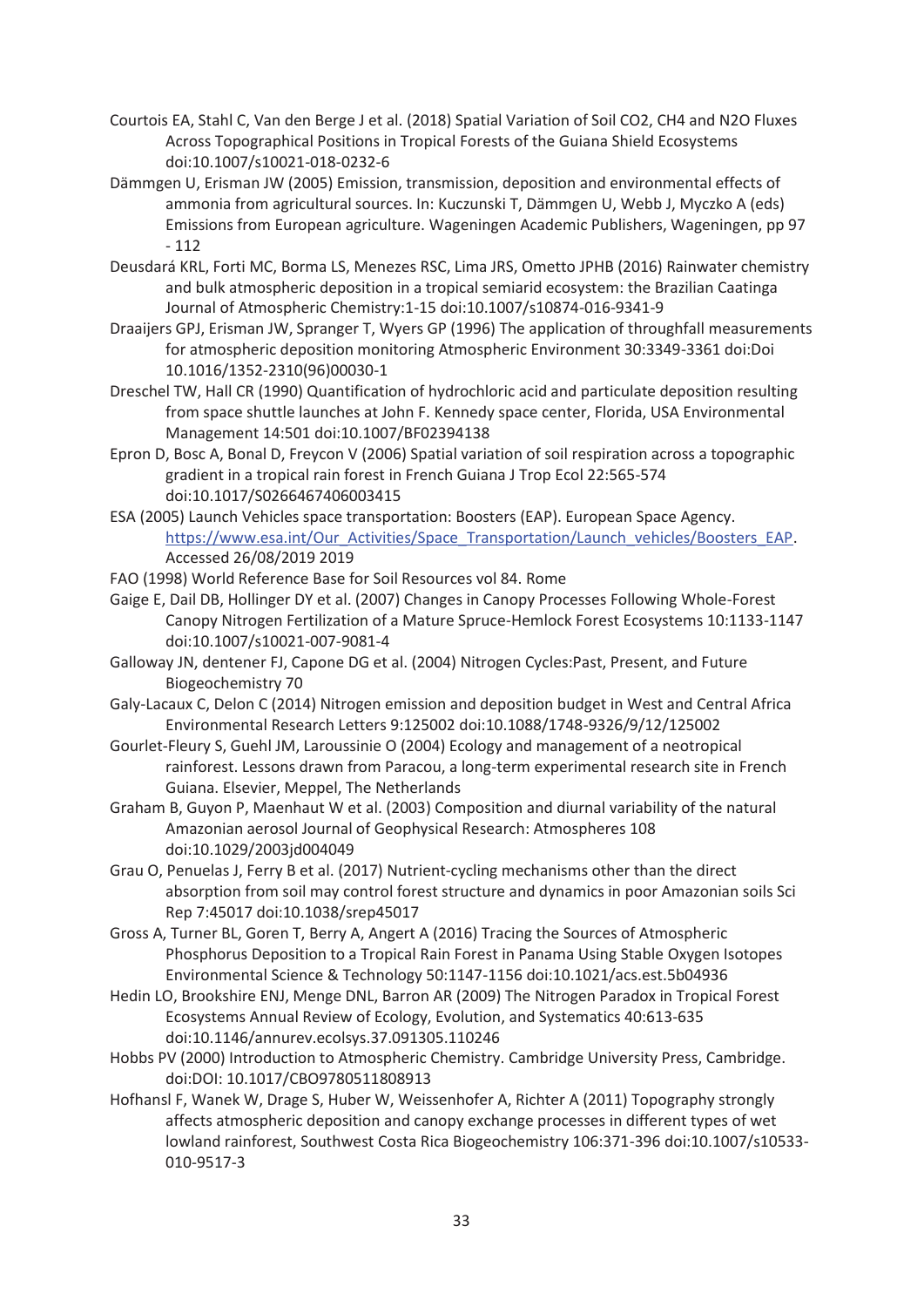- Hofhansl F, Wanek W, Drage S, Huber W, Weissenhofer A, Richter A (2012) Controls of hydrochemical fluxes via stemflow in tropical lowland rainforests: Effects of meteorology and vegetation characteristics Journal of Hydrology 452-453:247-258 doi:10.1016/j.jhydrol.2012.05.057
- Houlton BZ, Morford SL, Dahlgren RA (2018) Convergent evidence for widespread rock nitrogen sources in Earth's surface environment Science (New York, NY) 360:58-62 doi:10.1126/science.aan4399
- Jia Y, Yu G, Gao Y, He N, Wang Q, Jiao C, Zuo Y (2016) Global inorganic nitrogen dry deposition inferred from ground- and space-based measurements Sci Rep 6:19810 doi:10.1038/srep19810
- Jickells TD, Baker AR, Chance R (2016) Atmospheric transport of trace elements and nutrients to the oceans Philos Trans A Math Phys Eng Sci 374:20150286 doi:10.1098/rsta.2015.0286
- Jordan C, Golley F, Hall J, Hall J (1980) Nutrient Scavenging of Rainfall by the Canopy of an Amazonian Rain Forest Biotropica 12:61-66 doi:10.2307/2387774
- Junior RCdO, Keller MM, Ramos JFdF, Beldini TP, Crill PM, Camargo PBd, Haren Jv (2015) Chemical analysis of rainfall and throughfall in the Tapajós National Forest, Belterra, Pará, Brazil Revista Ambiente & Água 10:263-285
- Keene WC, Pszenny AAP, Galloway JN, Hawley ME (1986) Sea-salt corrections and interpretation of constituent ratios in marine precipitation Journal of Geophysical Research: Atmospheres 91:6647-6658 doi:10.1029/JD091iD06p06647
- Koerselman W, Meuleman AF (1996) The vegetation N: P ratio: a new tool to detect the nature of nutrient limitation Journal of applied Ecology:1441-1450
- Koren I, Kaufman YJ, Washington R, Todd MC, Rudich Y, Martins JV, Rosenfeld D (2006) The Bodélé depression: a single spot in the Sahara that provides most of the mineral dust to the Amazon forest Environmental Research Letters 1:014005 doi:10.1088/1748-9326/1/1/014005
- Kuznetsova A, Brockhoff PB, Christensen RHB (2017) lmerTest Package: Tests in Linear Mixed Effects Models Journal of Statistical Software 82:27
- Mahowald NM, Artaxo P, Baker AR, Jickells TD, Okin GS, Randerson JT, Townsend AR (2005) Impacts of biomass burning emissions and land use change on Amazonian atmospheric phosphorus cycling and deposition Global Biogeochem Cy 19 doi:10.1029/2005gb002541
- Moreno T, Querol X, Castillo S et al. (2006) Geochemical variations in aeolian mineral particles from the Sahara-Sahel Dust Corridor Chemosphere 65:261-270 doi:10.1016/j.chemosphere.2006.02.052
- Mphepya JN, Pienaar JJ, Galy-Lacaux C, Held G, Turner CR (2004) Precipitation Chemistry in Semi-Arid Areas of Southern Africa: A Case Study of a Rural and an Industrial Site Journal of Atmospheric Chemistry 47:1-24 doi:10.1023/B:JOCH.0000012240.09119.c4
- Myneni RB, Yang W, Nemani RR et al. (2007) Large seasonal swings in leaf area of Amazon rainforests Proceedings of the National Academy of Sciences 104:4820 doi:10.1073/pnas.0611338104
- Okin GS, Mahowald N, Chadwick OA, Artaxo P (2004) Impact of desert dust on the biogeochemistry of phosphorus in terrestrial ecosystems Global Biogeochem Cy 18 doi:10.1029/2003gb002145
- Pacyna JM (2008) Atmospheric Deposition. In: Jørgensen SE, Fath BD (eds) Encyclopedia of Ecology. Academic Press, Oxford, pp 275-285. doi:https://doi.org/10.1016/B978-008045405-4.00258- 5
- Pan Y, Birdsey RA, Fang J et al. (2011) A Large and Persistent Carbon Sink in the World's Forests Science (New York, NY) 333:988 doi:10.1126/science.1201609
- Pauliquevis T, Lara LL, Antunes ML, Artaxo P (2012) Aerosol and precipitation chemistry measurements in a remote site in Central Amazonia: the role of biogenic contribution Atmospheric Chemistry and Physics 12:4987-5015 doi:10.5194/acp-12-4987-2012
- Ponette-González AG, Ewing HA, Weathers KC (2016) Interactions between Precipitation and Vegetation Canopies. In: Johnson EA, Martin YE (eds) A Biogeoscience Approach to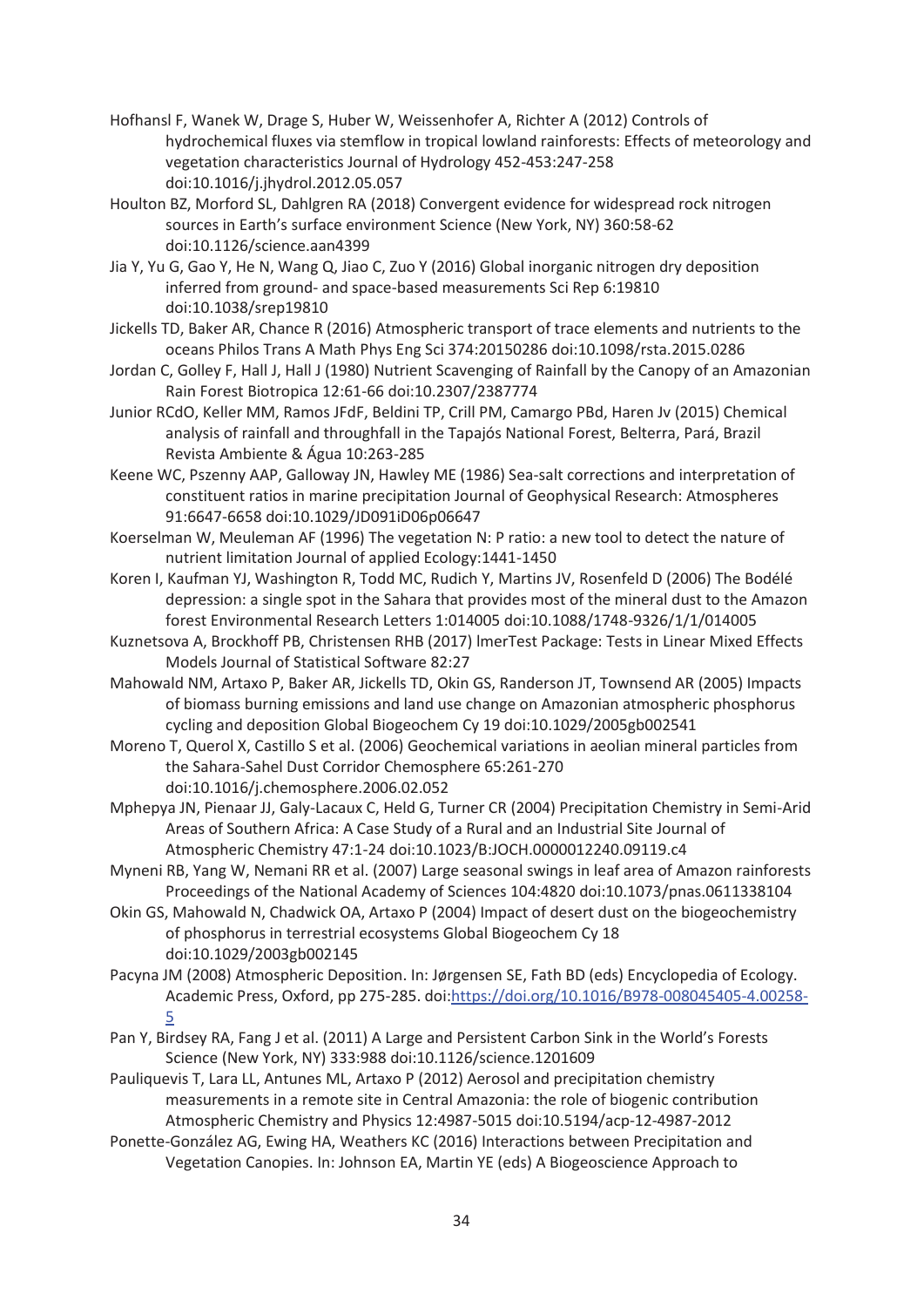Ecosystems. Cambridge University Press, Cambridge, pp 215-253. doi:DOI: 10.1017/CBO9781107110632.009

- Porder S, Asner GP, Vitousek PM (2005) Ground-based and remotely sensed nutrient availability across a tropical landscape Proceedings of the National Academy of Sciences of the United States of America 102:10909-10912 doi:10.1073/pnas.0504929102
- Prospero JM, Collard F-X, Molinié J, Jeannot A (2014) Characterizing the annual cycle of African dust transport to the Caribbean Basin and South America and its impact on the environment and air quality Global Biogeochem Cy 28:757-773 doi:10.1002/2013gb004802
- Prospero JM, Glaccum RA, Nees RT (1981) Atmospheric transport of soil dust from Africa to South America Nature 289:570-572 doi:10.1038/289570a0
- R Core Team (2018) R: A Language and Environment for Statistical Computing. R Foundation for Statistical Computing 3.5
- Reed SC, Cleveland CC, Townsend AR (2007) Controls over leaf litter and soil nitrogen fixation in two lowland tropical rain forests Biotropica 39:585-592 doi:DOI 10.1111/j.1744- 7429.2007.00310.x
- Reed SC, Cleveland CC, Townsend AR (2011) Functional Ecology of Free-Living Nitrogen Fixation: A Contemporary Perspective Annu Rev Ecol Evol S 42:489-512 doi:DOI 10.1146/annurevecolsys-102710-145034
- Rizzolo JA, Barbosa CGG, Borillo GC et al. (2017) Soluble iron nutrients in Saharan dust over the central Amazon rainforest Atmospheric Chemistry and Physics 17:2673-2687 doi:10.5194/acp-17-2673-2017
- Ruijgrok W, Tieben H, Eisinga P (1997) The dry deposition of particles to a forest canopy: A comparison of model and experimental results Atmospheric Environment 31:399-415 doi:https://doi.org/10.1016/S1352-2310(96)00089-1
- Runyan CW, Lawrence D, Vandecar KL, D'Odorico P (2013) Experimental evidence for limited leaching of phosphorus from canopy leaves in a tropical dry forest Ecohydrology 6:806-817 doi:10.1002/eco.1303
- Sabatier D, Grimaldi M, Prévost M-F, Guillaume J, Godron M, Dosso M, Curmi P (1997) The influence of soil cover organization on the floristic and structural heterogeneity of a Guianan rain forest Plant Ecology 131:81-108 doi:10.1023/a:1009775025850
- Sardans J, Peñuelas J (2015) Potassium: a neglected nutrient in global change Global Ecology and Biogeography 24:261-275 doi:10.1111/geb.12259
- Savoie DL, Prospero JM, Saltzman ES (1989) Non-sea-salt sulfate and nitrate in trade wind aerosols at Barbados: Evidence for long-range transport Journal of Geophysical Research: Atmospheres 94:5069-5080 doi:10.1029/JD094iD04p05069
- Schlesinger WH, Bernhardt ES (2013) Biogeochemistry: an Analysis of Global Change. 3rd edn. Academic Press, San Diego, CA
- Schwarz MT, Bischoff S, Blaser S et al. (2014) More efficient aboveground nitrogen use in more diverse Central European forest canopies Forest Ecology and Management 313:274-282 doi:https://doi.org/10.1016/j.foreco.2013.11.021
- See CR, Luke McCormack M, Hobbie SE, Flores-Moreno H, Silver WL, Kennedy PG (2019) Global patterns in fine root decomposition: climate, chemistry, mycorrhizal association and woodiness Ecology letters 22:946-953 doi:10.1111/ele.13248
- Sparks JP (2009) Ecological ramifications of the direct foliar uptake of nitrogen Oecologia 159:1-13 doi:10.1007/s00442-008-1188-6
- Staelens J, Houle D, De Schrijver A, Neirynck J, Verheyen K (2008) Calculating Dry Deposition and Canopy Exchange with the Canopy Budget Model: Review of Assumptions and Application to Two Deciduous Forests Water, Air, and Soil Pollution 191:149-169 doi:10.1007/s11270-008- 9614-2
- Sullivan BW, Smith WK, Townsend AR, Nasto MK, Reed SC, Chazdon RL, Cleveland CC (2014) Spatially robust estimates of biological nitrogen (N) fixation imply substantial human alteration of the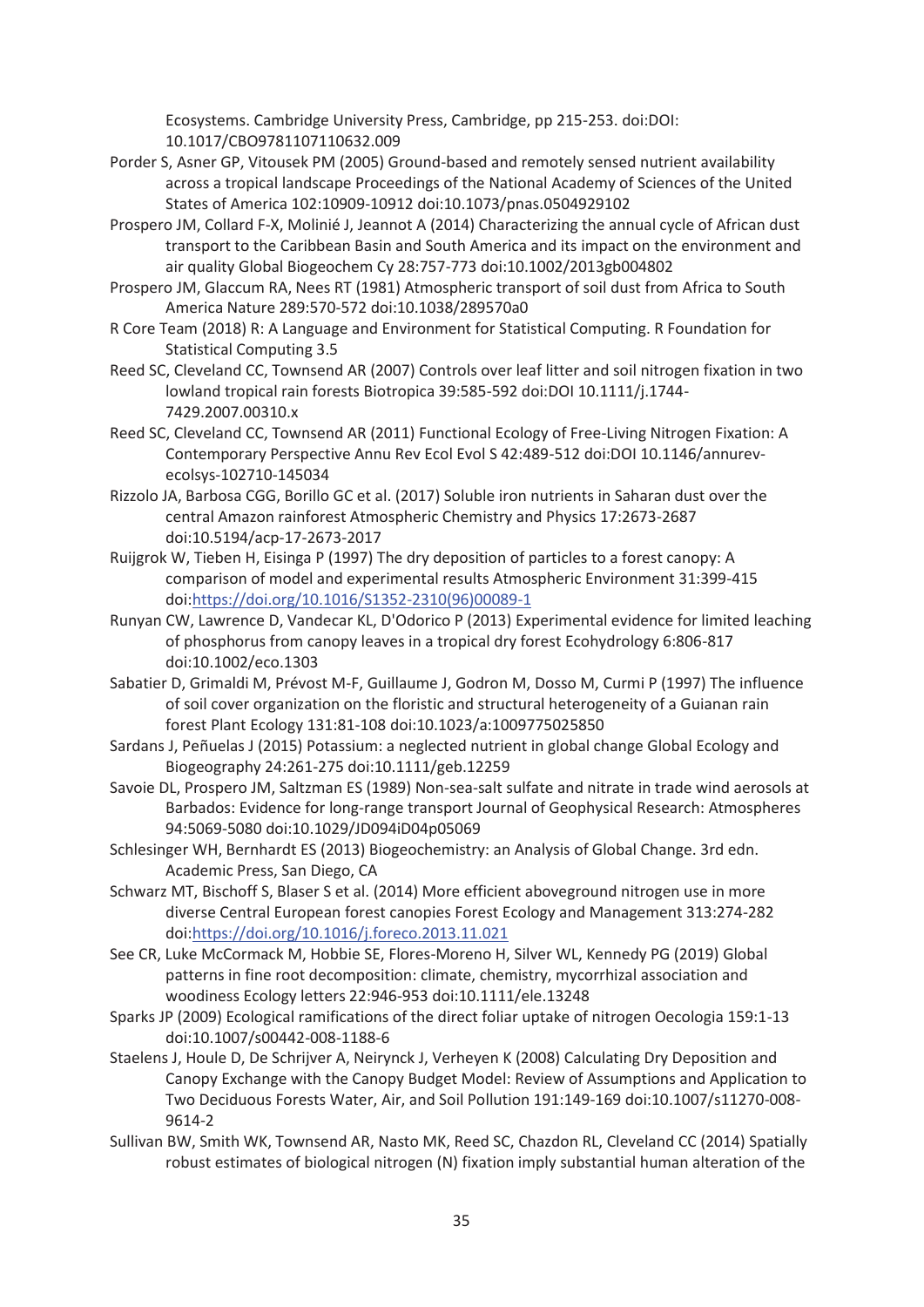tropical N cycle Proceedings of the National Academy of Sciences of the United States of America 111:8101-8106 doi:10.1073/pnas.1320646111

- Swap R, Garstang M, Greco S, Talbot R, Kållberg P (1992) Saharan dust in the Amazon Basin Tellus B: Chemical and Physical Meteorology 44:133-149 doi:10.3402/tellusb.v44i2.15434
- Taylor BN, Chazdon RL, Menge DNL (2019) Successional dynamics of nitrogen fixation and forest growth in regenerating Costa Rican rainforests Ecology 100:e02637 doi:10.1002/ecy.2637
- Taylor PG, Cleveland CC, Wieder WR, Sullivan BW, Doughty CE, Dobrowski SZ, Townsend AR (2017) Temperature and rainfall interact to control carbon cycling in tropical forests Ecology letters 20:779-788 doi:10.1111/ele.12765
- Tipping E, Benham S, Boyle JF et al. (2014) Atmospheric deposition of phosphorus to land and freshwater Environmental Science: Processes & Impacts 16:1608-1617 doi:10.1039/C3EM00641G
- Tobón C, Sevink J, Verstraten JM (2004) Solute fluxes in throughfall and stemflow in four forest ecosystems in northwest Amazonia Biogeochemistry 70:25 doi:https://doi.org/10.1023/B:BIOG.0000049334.10381.f8
- Turner BL, Brenes-Arguedas T, Condit R (2018) Pervasive phosphorus limitation of tree species but not communities in tropical forests Nature 555:367-370 doi:10.1038/nature25789
- Ulrich B (1983) Interaction of Forest Canopies with Atmospheric Constituents: So2, Alkali and Earth Alkali Cations and Chloride. In: Ulrich B, Pankrath J (eds) Effects of Accumulation of Air Pollutants in Forest Ecosystems: Proceedings of a Workshop held at Göttingen, West Germany, May 16–18, 1982. Springer Netherlands, Dordrecht, pp 33-45. doi:10.1007/978-94- 009-6983-4\_2
- Umana NH-N, Wanek W (2010) Large Canopy Exchange Fluxes of Inorganic and Organic Nitrogen and Preferential Retention of Nitrogen by Epiphytes in a Tropical Lowland Rainforest Ecosystems 13:367-381 doi:10.1007/s10021-010-9324-7
- Van Langenhove L, Depaepe T, Vicca S et al. (2019) Regulation of nitrogen fixation from free-living organisms in soil and leaf litter of two tropical forests of the Guiana shield Plant and Soil doi:10.1007/s11104-019-04012-1
- Van Langenhove L, Janssens IA, Verryckt L et al. (2020) Rapid root assimilation of added phosphorus in a lowland tropical rainforest of French Guiana Soil Biology and Biochemistry 140:107646 doi:10.1016/j.soilbio.2019.107646
- Van Stan JT, Pypker TG (2015) A review and evaluation of forest canopy epiphyte roles in the partitioning and chemical alteration of precipitation Science of The Total Environment 536:813-824 doi:https://doi.org/10.1016/j.scitotenv.2015.07.134
- Vet R, Artz RS, Carou S et al. (2014) A global assessment of precipitation chemistry and deposition of sulfur, nitrogen, sea salt, base cations, organic acids, acidity and pH, and phosphorus Atmospheric Environment 93:3-100 doi:10.1016/j.atmosenv.2013.10.060
- Vitousek PM (1984) Litterfall, Nutrient Cycling, and Nutrient Limitation in Tropical Forests Ecology 65:285-298 doi:10.2307/1939481
- Vitousek PM, Porder S, Houlton BZ, Chadwick OA (2010) Terrestrial phosphorus limitation: mechanisms, implications, and nitrogen–phosphorus interactions Ecol Appl 20:5-15 doi:10.1890/08-0127.1
- Wagner F, Rossi V, Stahl C, Bonal D, Hérault B (2013) Asynchronism in leaf and wood production in tropical forests: a study combining satellite and ground-based measurements Biogeosciences 10:7307-7321 doi:10.5194/bg-10-7307-2013
- Wagner FH, Hérault B, Bonal D et al. (2016) Climate seasonality limits leaf carbon assimilation and wood productivity in tropical forests Biogeosciences 13:2537-2562 doi:10.5194/bg-13-2537- 2016
- Walinga I, Van Der Lee JJ, Houva VJG, Van Vark W, Novozamsky I (1995) Digestion in tubes with H2S04-salicylic acid, H202 and selenium and determination of Ca, K, Mg, N, Na, P, Zn. In: Walinga I, Van Der Lee JJ, Houva VJG, Van Vark W, Novozamsky I (eds) Plant Analysis Manual. Springer, Dordrecht, NL. doi:https://doi.org/10.1007/978-94-011-0203-2